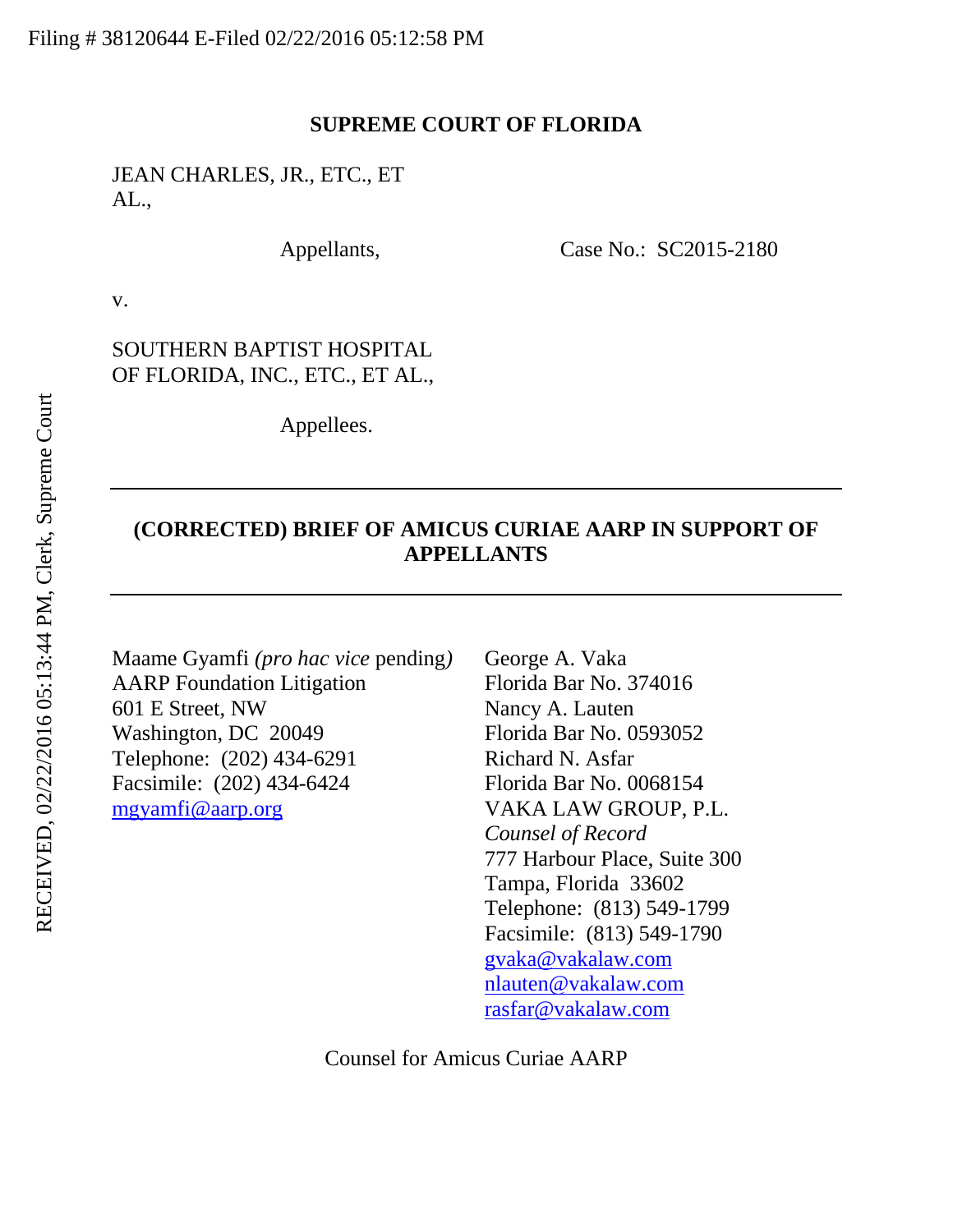# **TABLE OF CONTENTS**

| I.  |           | Congress Did Not Intend for the PSQIA to Preempt State Laws<br>and Amendments Such as Amendment 7 or Create a Tool for<br>Providers to Avoid Liability but Rather Intended That the<br>PSQIA Be Read Harmoniously with State Patient Protections3 |  |
|-----|-----------|---------------------------------------------------------------------------------------------------------------------------------------------------------------------------------------------------------------------------------------------------|--|
|     | A.        | The Records at Issue Are Not Privileged Patient Safety                                                                                                                                                                                            |  |
|     | <b>B.</b> | Legislative History Reveals That Congress Intended the                                                                                                                                                                                            |  |
| II. |           | Congress Would Not Have Intended That the PSQIA Preempt<br>Amendment 7 Because Amendment 7 Is A Complementary<br>Tool That Promotes the PSQIA's Goal of Improving Health                                                                          |  |
| Ш.  |           | The Court's Decision Will Disproportionately Impact Older<br>Floridians Because They Have the Highest Utilization of Health<br>Care Services and Suffer the Most Malpractice Incidents 17                                                         |  |
|     |           |                                                                                                                                                                                                                                                   |  |
|     |           |                                                                                                                                                                                                                                                   |  |
|     |           |                                                                                                                                                                                                                                                   |  |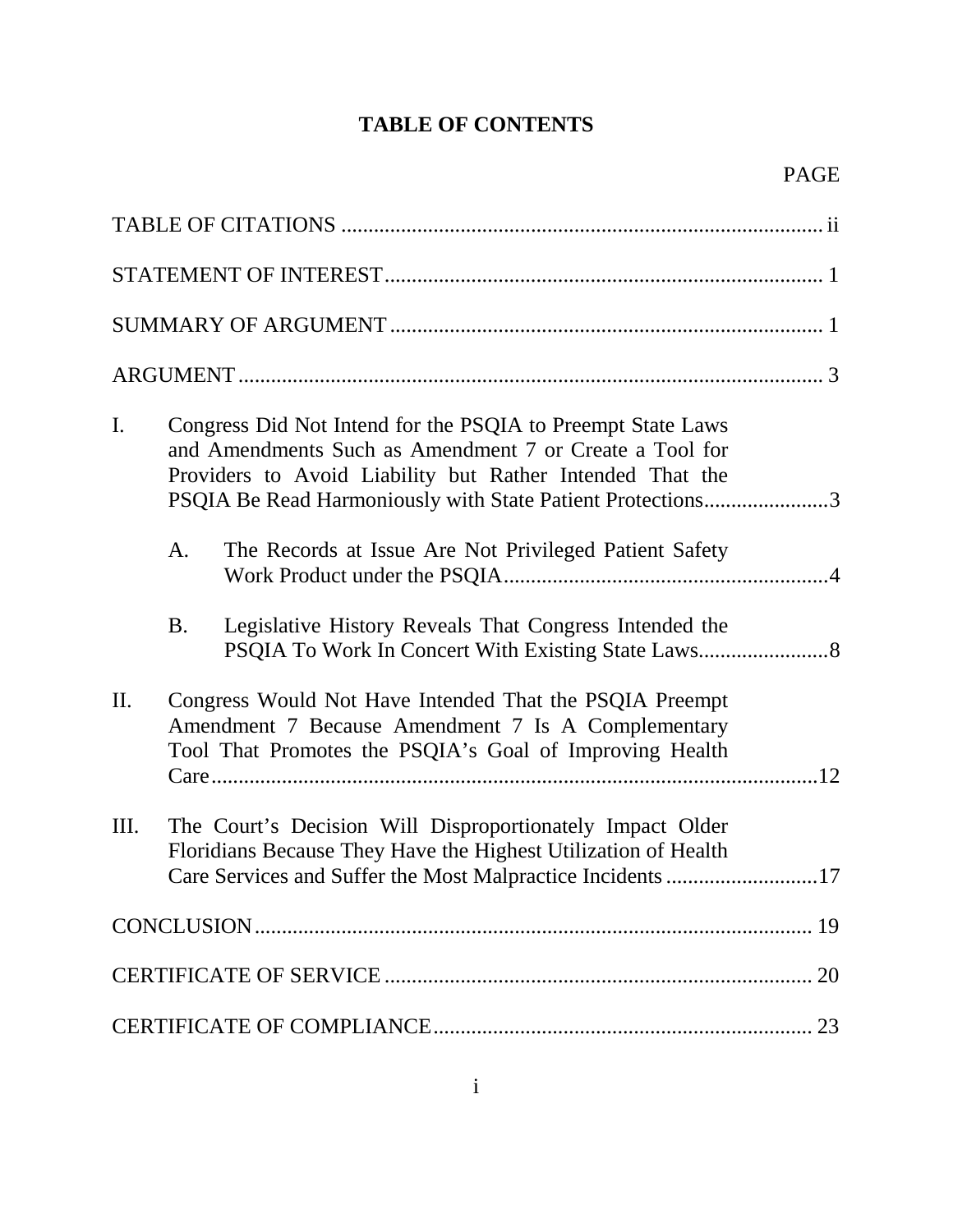# **TABLE OF CITATIONS**

# **CASES**

| Florida Hospital Waterman, Inc. v. Buster,                                        |  |
|-----------------------------------------------------------------------------------|--|
|                                                                                   |  |
| In re Advisory Opinion to the Atty. Gen. re Patients' Right to Know About Adverse |  |
| Medical Incidents,                                                                |  |
|                                                                                   |  |
| Medtronic, Inc. v. Lohr,                                                          |  |
|                                                                                   |  |
| Rice v. Santa Fe Elevator Corp.,                                                  |  |
|                                                                                   |  |
| Southern Baptist Hospital of Fla., Inc. v. Charles,                               |  |
|                                                                                   |  |
| Tibbs v. Bunnell,                                                                 |  |
|                                                                                   |  |
| STATUTES, RULES AND REGULATIONS                                                   |  |
|                                                                                   |  |
|                                                                                   |  |
| FLA. STAT. (2015)                                                                 |  |
|                                                                                   |  |
|                                                                                   |  |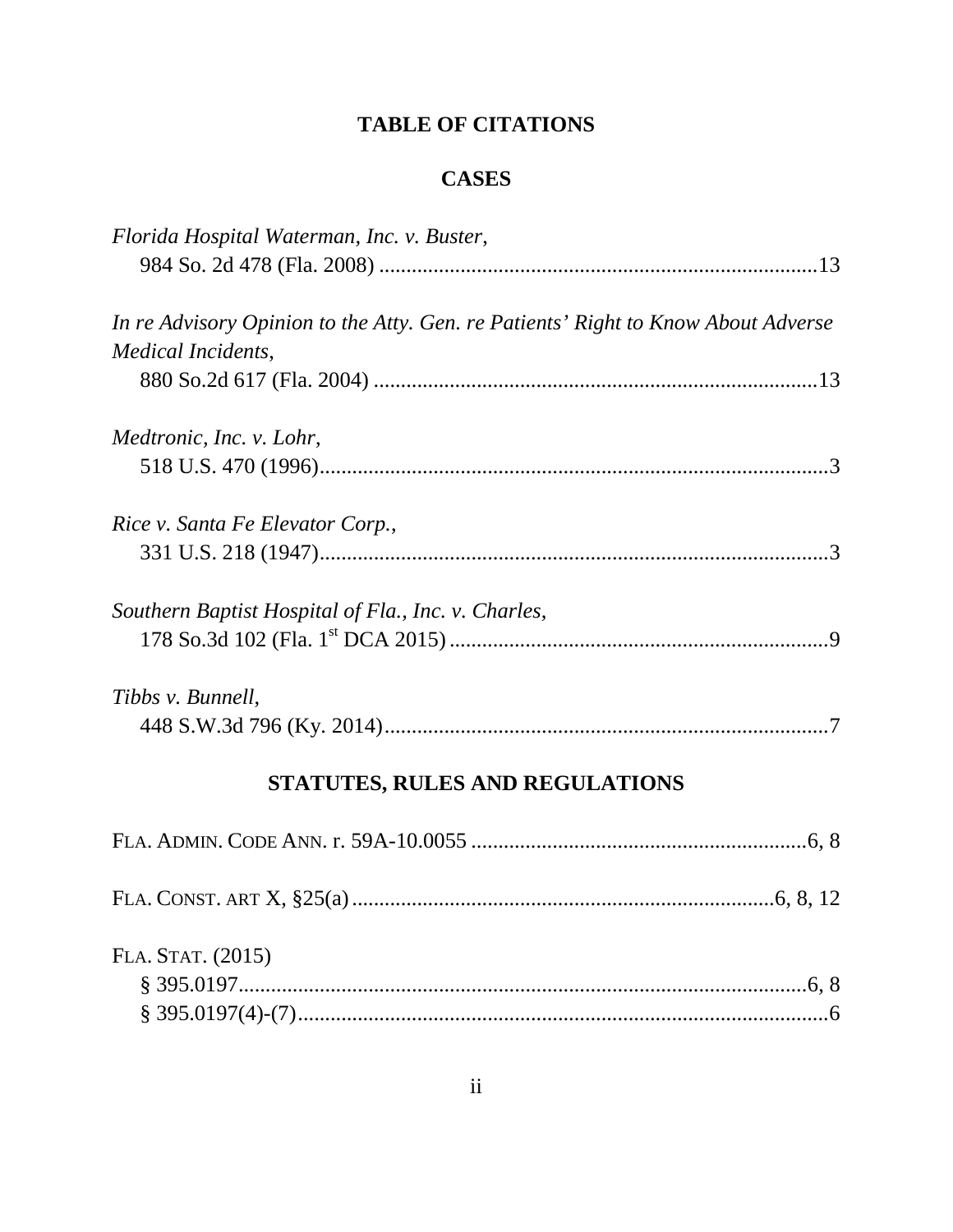| Patient Safety Quality Improvement Act of 2005 |  |
|------------------------------------------------|--|
|                                                |  |
|                                                |  |
|                                                |  |
|                                                |  |
|                                                |  |
|                                                |  |

| Patient Safety and Quality Improvement Act, |  |
|---------------------------------------------|--|
| 73 FED. REG. 70 (Dep't of Health and        |  |
|                                             |  |

# **LEGLISLATIVE HISTORY**

|--|--|--|--|

# **MISCELLANEOUS**

| Ctrs. for Disease Control & Prevention, National Hospital Discharge<br>Survey: 2010 Table – Number and Rate of Hospital Discharges                                                                               |  |
|------------------------------------------------------------------------------------------------------------------------------------------------------------------------------------------------------------------|--|
| Ctrs. for Disease Control & Prevention, Summary Health Statistics for<br>U.S. Adults: National Health Interview Survey, 2012 (2014),                                                                             |  |
| Fla. Dep't of State, Division of Elections, <i>Patient's Right to Know</i><br>About Adverse Medical Incidents, http://dos.elections.myflorida<br>.com/initiatives/initextil.asp?account= 35169&seqnum=3 (visited |  |
|                                                                                                                                                                                                                  |  |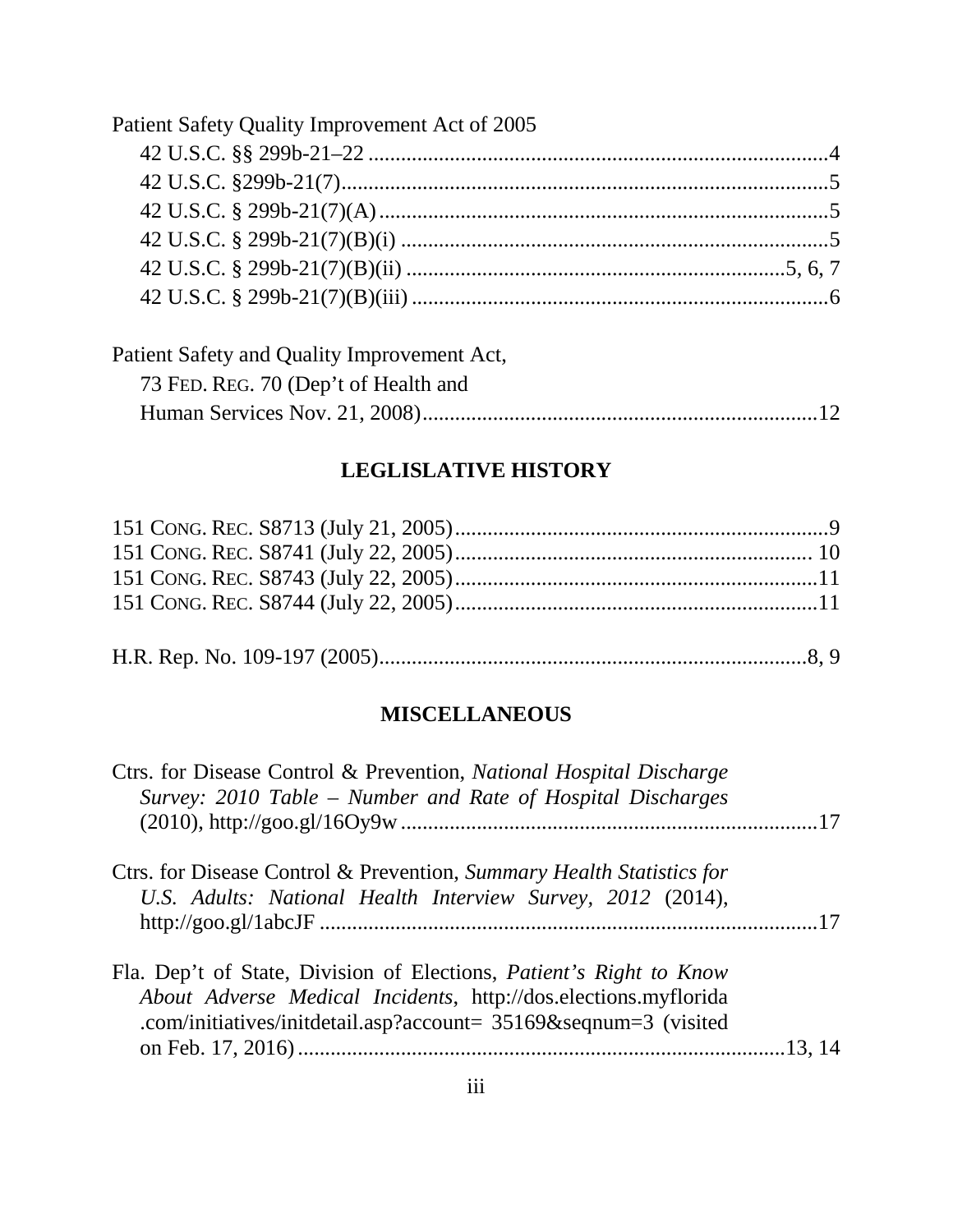| David Freeman Angstrom, Private Enforcement's Pathways: Lessons                                                                                                                                      |  |
|------------------------------------------------------------------------------------------------------------------------------------------------------------------------------------------------------|--|
| from Qui Tam Litigation, 114 COLUM. L. REV. 1913 (2014) 15                                                                                                                                           |  |
| James D. Cox, Private Litigation and the Deterrence of Corporate                                                                                                                                     |  |
| Charlene Harrington et al., Percent of Certified Nursing Facilities with<br>Deficiencies (2015), http://kff.org/other/state-indicator/nursing-facilites-with-                                        |  |
| Nicolaus Henke et al., Transparency – the most powerful driver of<br>health care improvement?, 2011 HEALTH INT'L 65 (2011)14                                                                         |  |
| Office of the Inspector Gen., Dep't of Health & Human Servs., OEI-<br>06-09-00090, Adverse Events in Hospitals: National Incidence<br>Among Medicare Beneficiaries, (2010), https://goo.gl/opFO6V 18 |  |
| Jeffrey M. Rothschild & Lucian L. Leape, AARP Pub. Policy Inst.,<br>The Nature and Extent of Medical Injury in Older Patients (2000)1, 18                                                            |  |
| State of Fla. Dep't of Elder Affairs, State Plan on Aging 2013-2016<br>http://elderaffairs.state.fl.us/doea/StatePlan/2013_2016<br>(2012),                                                           |  |
| Talia Storch, Medical Peer Review in Florida: Is the Privilege Under                                                                                                                                 |  |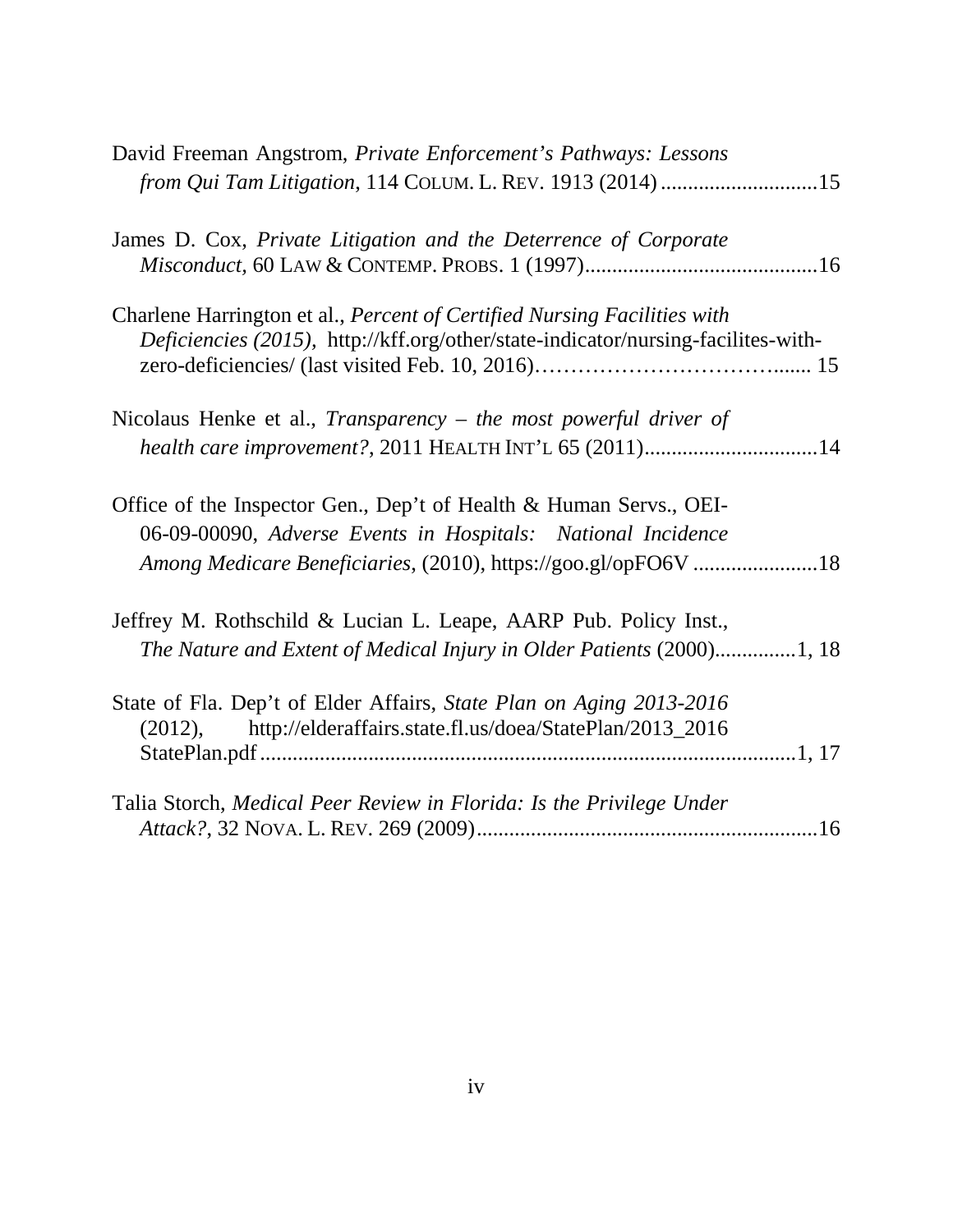#### **STATEMENT OF INTEREST**

AARP is a nonprofit, nonpartisan membership organization dedicated to representing the needs and interests of people age fifty and older. Florida has the highest proportion of older adults in the United States, comprising 23.6 percent of the state.<sup>[1](#page-5-0)</sup> This decision will significantly impact older adults living in Florida because older adults use a greater amount of health care services than other populations and suffer the most medical malpractice incidents. $<sup>2</sup>$  $<sup>2</sup>$  $<sup>2</sup>$ </sup>

AARP supports the establishment and enforcement of laws and policies designed to protect the rights of older adults to obtain legal redress when they have been victims of medical harm, neglect or abuse. Through its charitable affiliate, AARP Foundation, AARP has filed amicus curiae briefs in courts throughout the country to promote greater transparency and accountability in the health care system.

## **SUMMARY OF ARGUMENT**

The First District Court of Appeal eviscerated Florida residents' constitutional right to obtain access to vital information related to adverse medical incidents by determining that the federal Patient Safety Quality Improvement Act

<span id="page-5-0"></span> <sup>1</sup> State of Fla. Dep't of Elder Affairs, *State Plan on Aging 2013-2016,* 2 (2012) [http://elderaffairs.state.fl.us/doea/StatePlan/2013\\_2016StatePlan.pdf.](http://elderaffairs.state.fl.us/doea/StatePlan/2013_2016StatePlan.pdf) <sup>2</sup> Jeffrey M. Rothschild & Lucian L. Leape, AARP Pub. Policy Inst., *The Nature* 

<span id="page-5-1"></span>*and Extent of Medical Injury in Older Patients* 13, 23, 26, 29 (2000).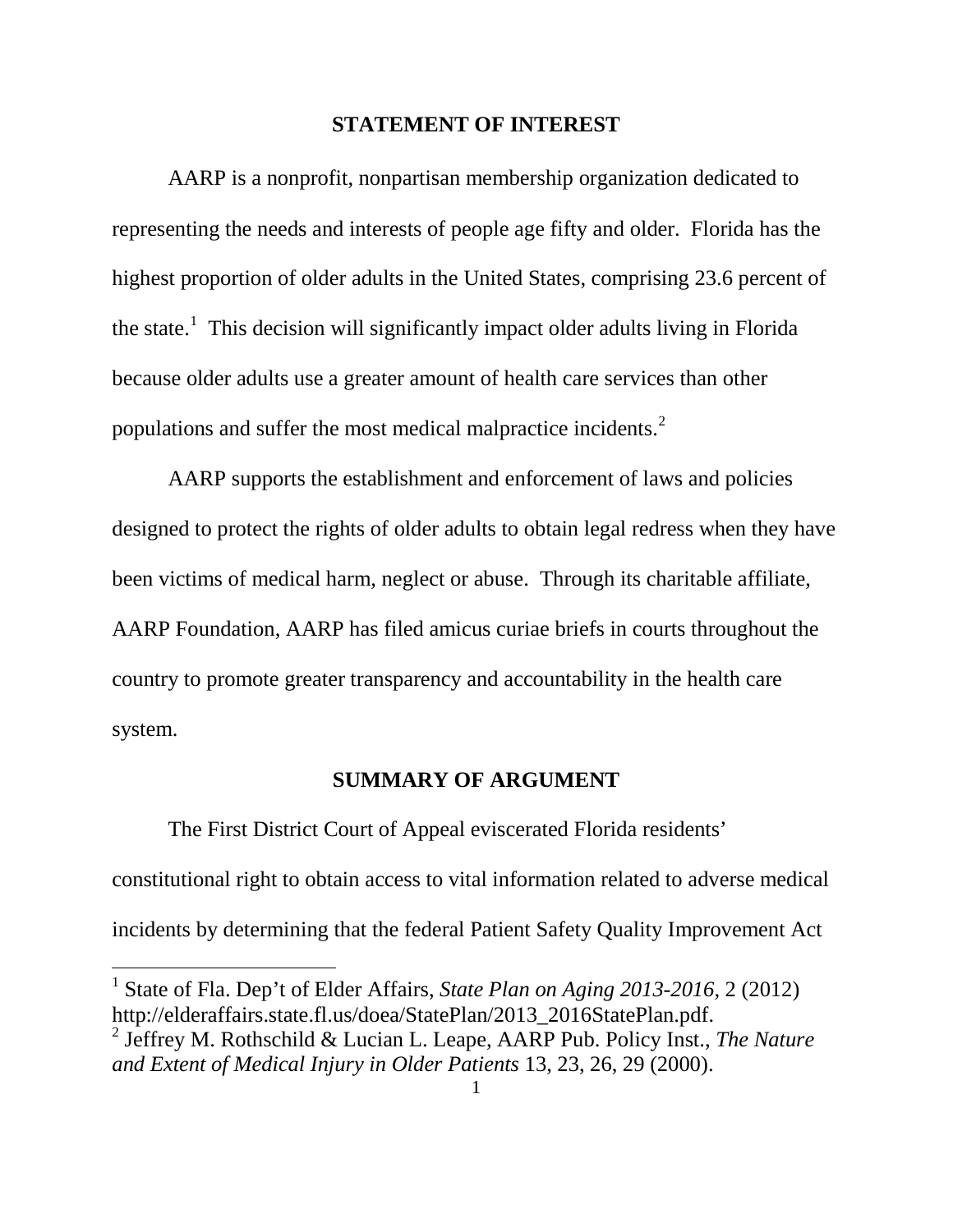of 2005 (the PSQIA) preempts the Patient's Right to Know About Adverse Medical Incidents Amendment to the Florida Constitution (Amendment 7). This Court should reverse the First District's decision and instead rely on long-held jurisprudence that respects state powers and only finds preemption where there is clear evidence of Congressional intent. Here, the plain language and legislative history of the PSQIA establish that Congress did not intend to preempt all state laws regarding the disclosure of adverse medical incidents or create a mechanism for providers to avoid litigation. Instead, Congress intended the PSQIA to work harmoniously with, and not supplant, state requirements to improve the quality of health care.

Congress would not have intended that the PSQIA preempt Amendment 7 because Amendment 7 is a complementary tool that promotes the PSQIA's overarching goal of improving health care. Amendment 7 is a citizen-initiated Florida constitutional amendment that provides individuals with the right to access information about health care providers' adverse medical incidents. Its purpose is to improve health care by creating transparency about adverse medical incidents while also ensuring that victims of medical harm can access the information needed to hold negligent health care providers accountable. If left standing, the First District's decision will have a draconian effect on victims of medical harm or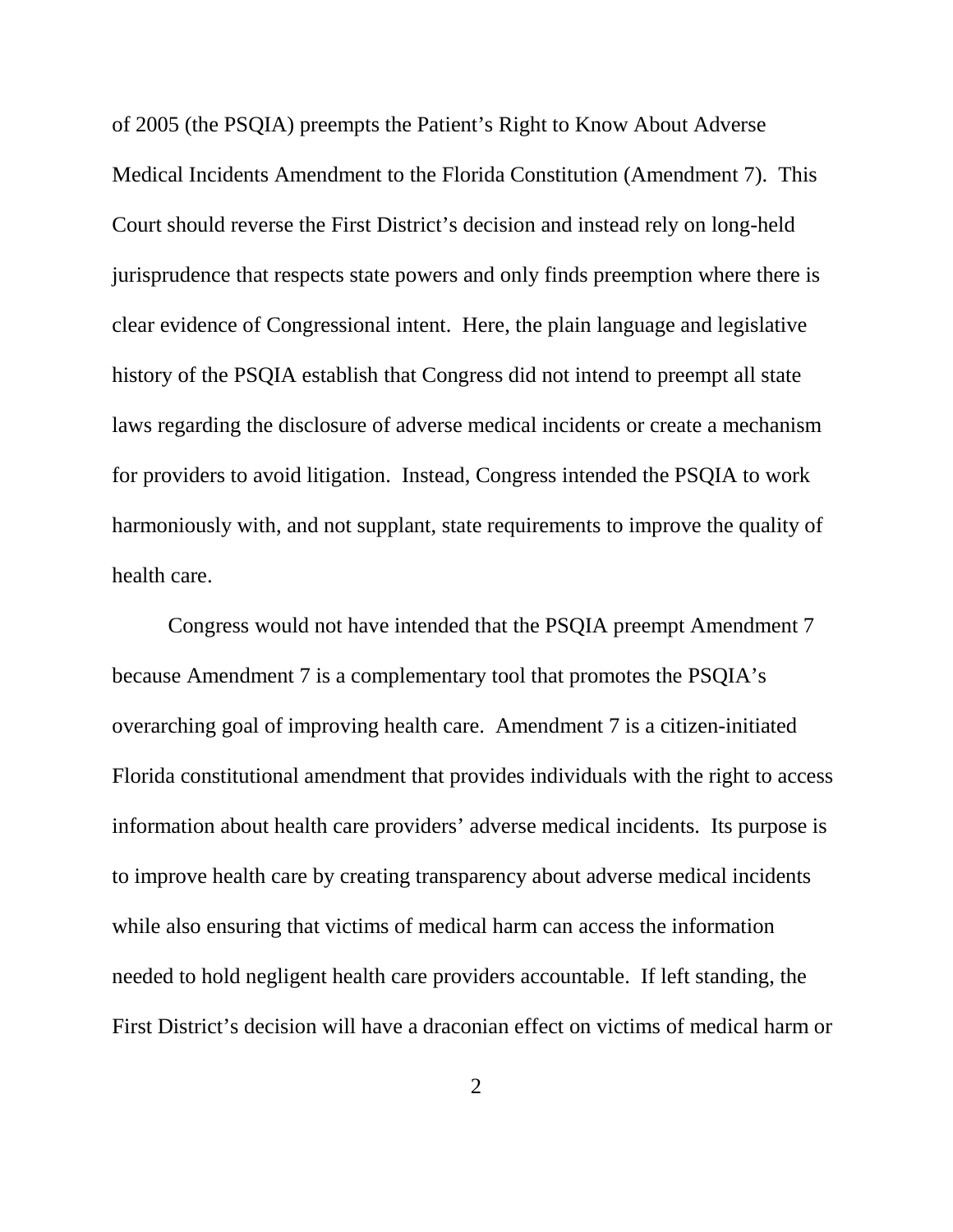neglect. Older Florida residents will suffer the most impact, as they use the greatest amount of health care services and are at the greatest risk for harm.

### **ARGUMENT**

**I. Congress Did Not Intend for the PSQIA to Preempt State Laws and Amendments Such as Amendment 7 or Create a Tool for Providers to Avoid Liability but Rather Intended That the PSQIA Be Read Harmoniously with State Patient Protections.**

The First District's ruling that the federal PSQIA preempts Amendment 7 should be reversed because it is contrary to Congressional intent. For nearly 70 years, the U.S. Supreme Court has applied an "assumption" that States' historic police powers "were not to be superseded by the Federal Act unless that was the clear and manifest purpose of Congress." *Rice v. Santa Fe Elevator Corp.*, 331 U.S. 218, 230 (1947). Because health and welfare have historically been regulated by the States, the PSQIA cannot preempt Florida's constitutional amendment and laws related to the disclosure of adverse medical incidents in the absence of Congress's clear intent to do so. *Medtronic, Inc. v. Lohr*, 518 U.S. 470, 485 (1996) ("In all pre-emption cases, and particularly in those in which Congress has legislated ... in a field which the States have traditionally occupied, we start with the assumption that the historic police powers of the States were not to be superseded by the Federal Act unless that was the clear and manifest purpose of Congress.").

3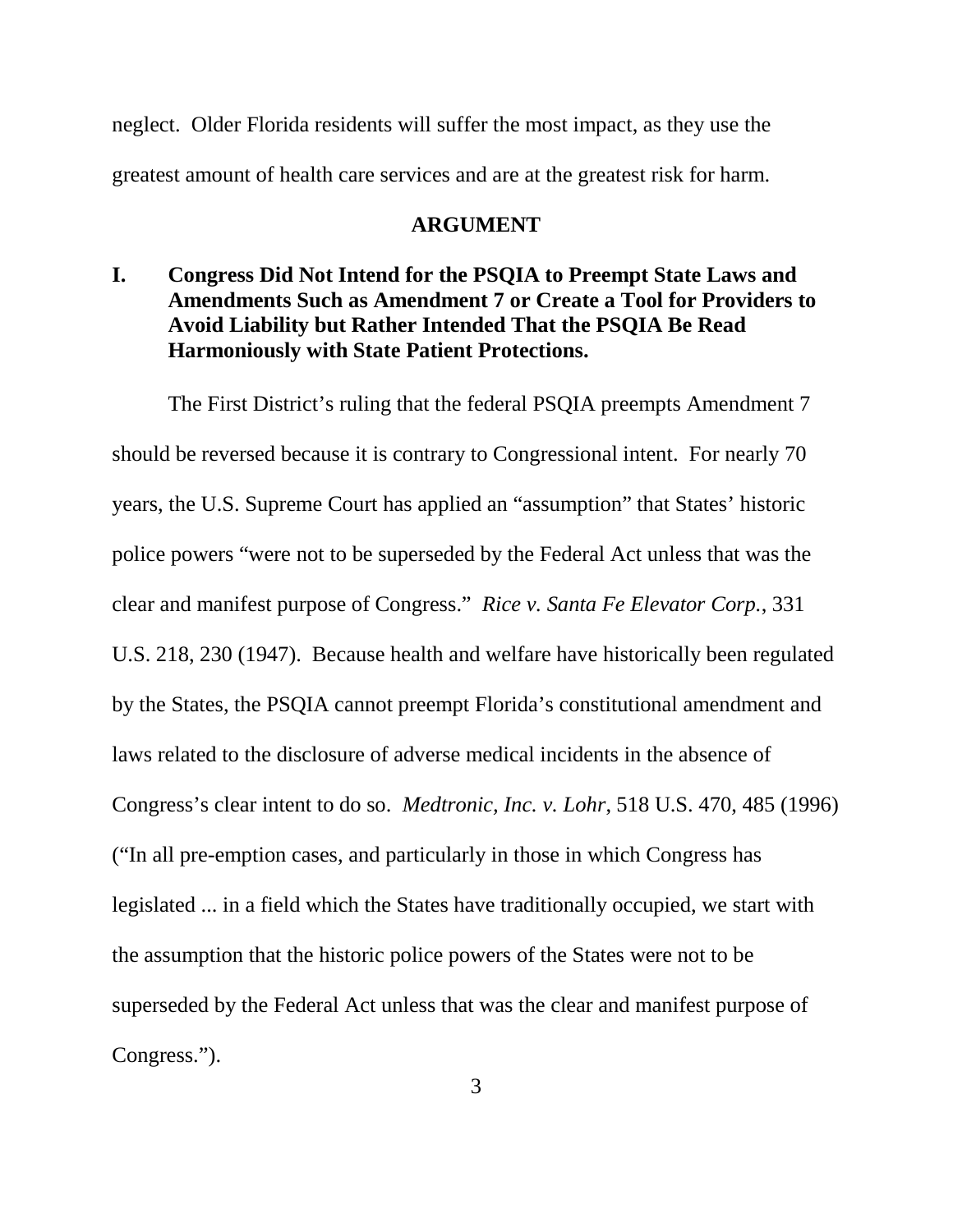Appellees cannot meet their heavy burden of proving preemption. A review of the plain language and legislative history of the PSQIA reveals that Congress did not intend to create a broad federal privilege protecting all adverse medical incidents from disclosure. Instead, Congress intended to balance the need to have a database that may improve communications about delivering quality care with the need to ensure that patients have access to critical records when they are victims of medical malpractice, neglect, or abuse.

# **A. The Records at Issue Are Not Privileged Patient Safety Work Product under the PSQIA.**

The plain language of the PSQIA establishes that Congress distinguished between information that is privileged and confidential for the purposes of implementing the PSQIA and information that can be disclosed for purposes outside of the statute. The PSQIA does not preempt Amendment 7 because the amendment provides access to records that fall within the exceptions of the PSQIA privilege.

The PSQIA authorizes health care providers to voluntarily collect information through a patient safety evaluation system (PSES) and share it with a patient safety organization (PSO). 42 U.S.C. §§ 299b-21 – 22 (2005). Information collected and shared through the PSES will be categorized as patient safety work product (PSWP) and deemed privileged and confidential if it meets the definition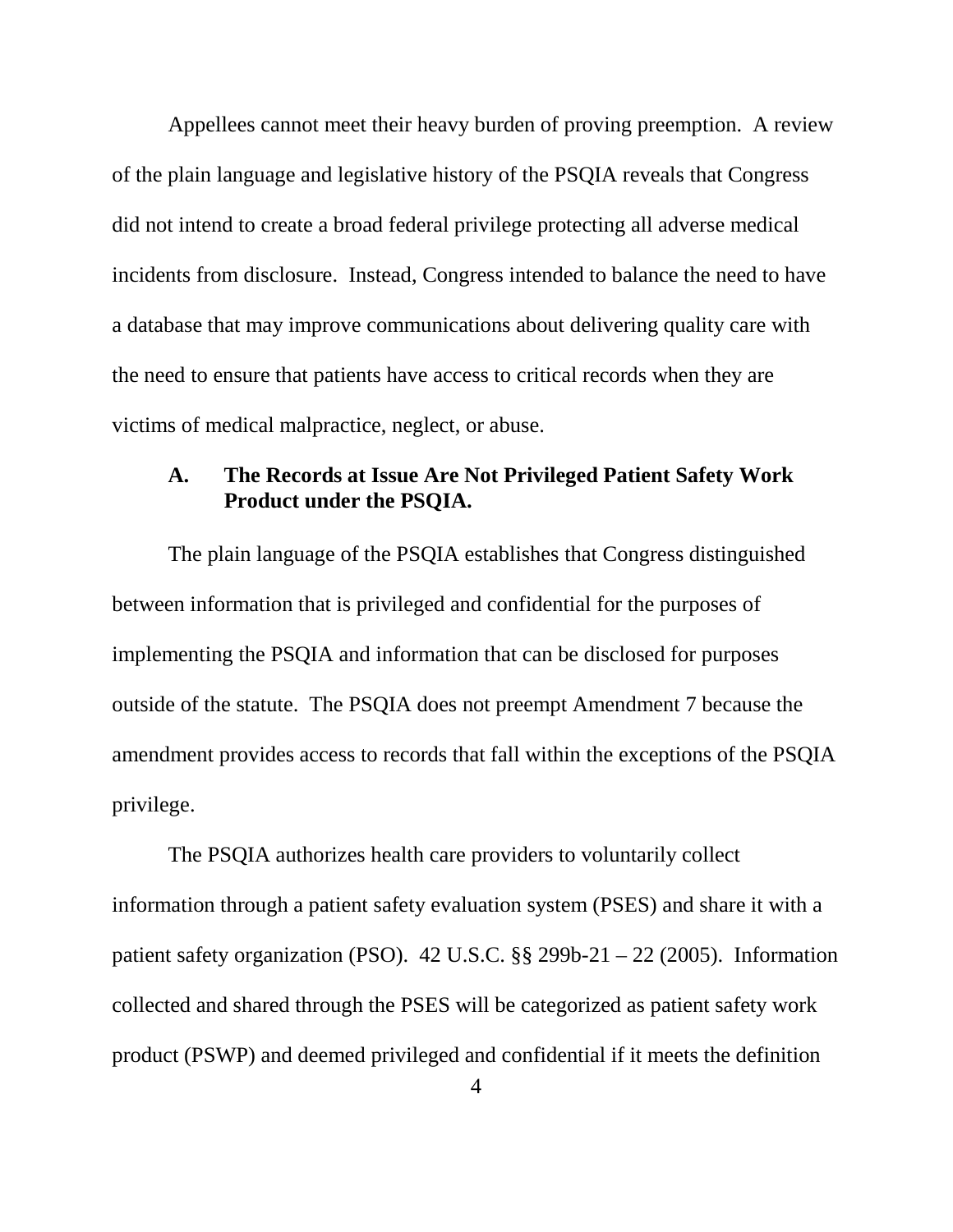of PSWP set forth in the statute. 42 U.S.C. §299b-21(7). The PSQIA defines PSWP as including data, reports, records, memoranda, and analyses that the provider assembled or developed for the purpose of reporting to a patient safety organization (PSO) or reported to a PSO. *Id*. at § 299b-21(7)(A).

However, Congress carved out broad exceptions to the PSQIA's definition of PSWP. PSWP "does not include a patient's medical record, billing and discharge information, or any other original patient or provider record." 42 U.S.C. § 299b-21(7)(B)(i). PSWP also "does not include information that is collected, maintained, or developed separately, or exists separately, from a patient safety evaluation system. Such separate information or a copy thereof reported to a patient safety organization shall not by reason of its reporting be considered patient safety work product." *Id*. at § 299b-21(7)(B)(ii). Moreover, the PSQIA states:

(iii) Nothing in this part shall be construed to limit –

- (I) the discovery of or admissibility of information described in this subparagraph in a criminal, civil, or administrative proceeding;
- (II) the reporting of information described in this subparagraph to a Federal, State, or local governmental agency for public health surveillance, or other public health purposes or health oversight purposes; or
- (III) a provider's recordkeeping obligation with respect to information described in this subparagraph under Federal, State, or local law.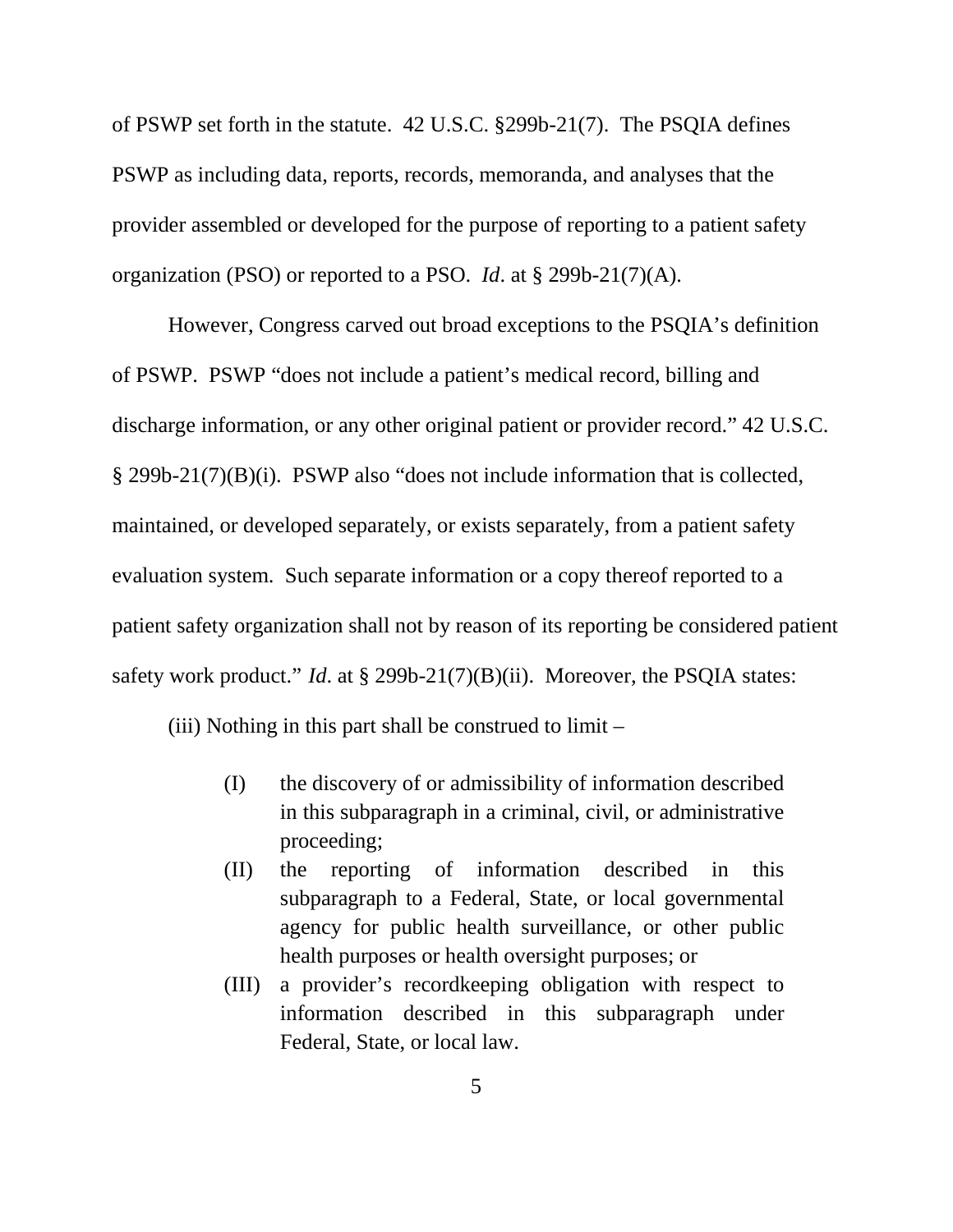*Id.* at § 299b-21(7)(B)(iii).

Consistent with these provisions of the PSQIA, Florida has various statutes and rules that require a health care provider to create and maintain adverse medical incident reports. *See* FLA. STAT. § 395.0197(4)-(7) (2015) (requiring risk program that includes adverse incident reports); *see also* FLA. ADMIN. CODE ANN. r. 59A-10.0055 (establishing system to report adverse incidents to the Florida Agency for Health Care Administration). Amendment 7 provides individuals the right to access "any records made or received in the course of business by a health care facility or provider relating to any adverse medical incident." FLA. CONST. ART X,  $§25(a).$ 

As such, there can be no determination that the PSQIA completely preempts Amendment 7 because adverse medical incident records fall within the exceptions to the definition of PSWP. Adverse medical incident reports are not PSWP because Florida statutes and rules require providers to create and maintain them. *See* FLA. STAT. § 395.0197; FLA. ADMIN. CODE ANN. r. 59A-10.0055. Thus, they fall within the exception of information "collected, maintained, or developed separately, or exists separately, from a patient safety evaluation system." *See the PSQIA* at § 299b-21(7)(B)(ii). In addition, their disclosure fits squarely within the providers' recordkeeping obligations under state law and, thus, are not PSWP. *Id*.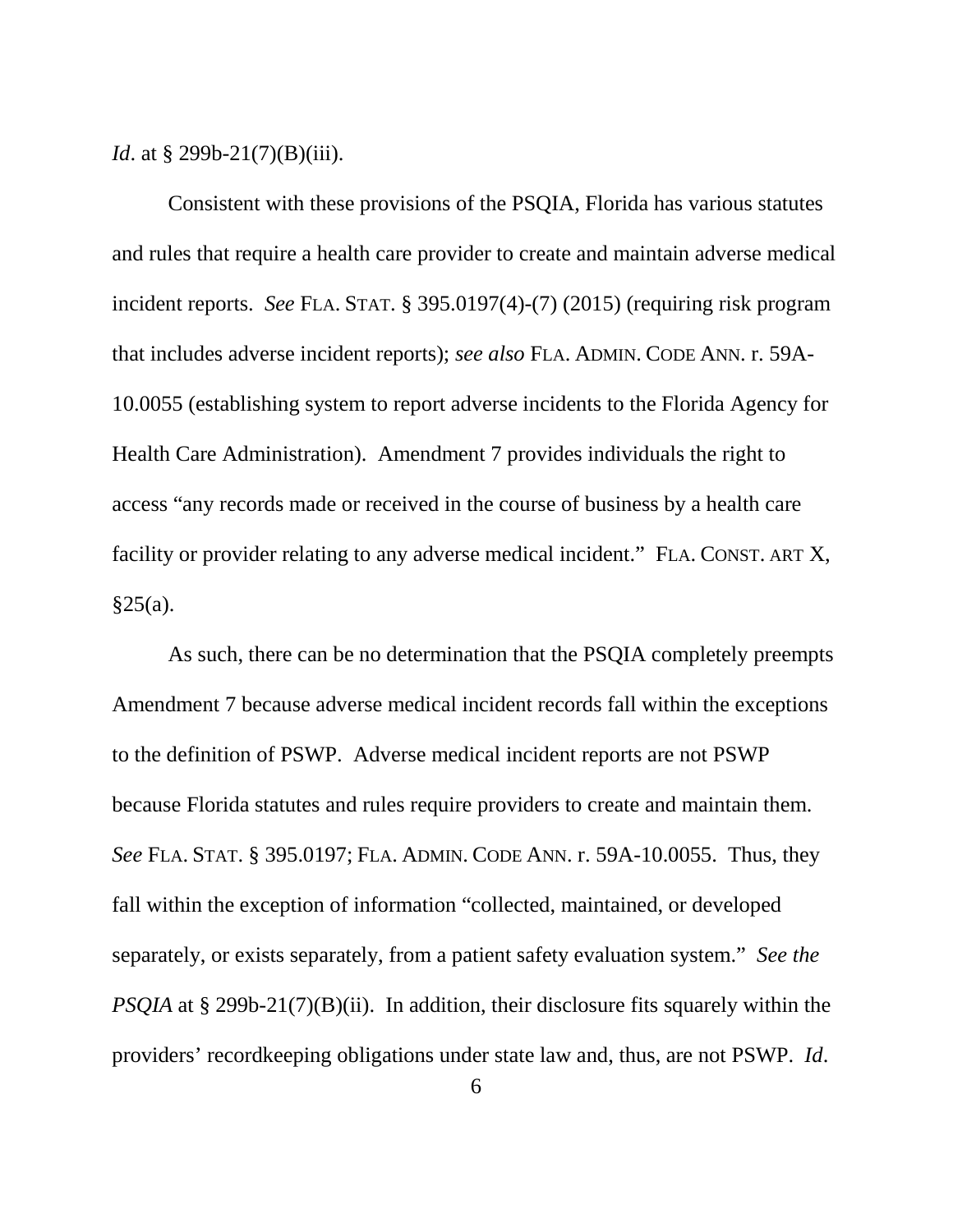The reports also do not become PSWP simply because they were submitted to a PSO because providers have an independent obligation under Florida law to create and maintain them. *See id*. at § 299b-21(7)(B)(ii). Consequently, the adverse medical incident information disclosed under Amendment 7 cannot be classified as PSWP.

The Kentucky Supreme Court's decision in *Tibbs v. Bunnell*, 448 S.W.3d 796 (Ky. 2014) provides useful guidance here. In that case, the Kentucky Supreme Court held that the PSQIA privilege did not extend to a state-mandated incident report because it was "collected, maintained or developed separately… from a patient safety evaluation system," within the meaning of Section 299b-21(7)(B)(ii). *Tibbs*, 448 S.W.3d at 809 ("while the incident information may be relevant to [the PSQIA], it is not, nor can it be, patient safety work product, since its collection, creation, maintenance, and utilization is mandated by the [state] as part of its regulatory oversight"). Even the *Tibbs* dissent agreed with this general premise. *Id.* at 810 (Abramson, J., dissenting) ("I agree that the Patient Safety Act was never intended to displace state law and that Kentucky clearly requires hospitals to maintain incident investigation reports and other records which are discoverable by a patient or her estate.") Similarly, because Florida has statutes, rules, and a constitutional amendment that require providers to create, maintain,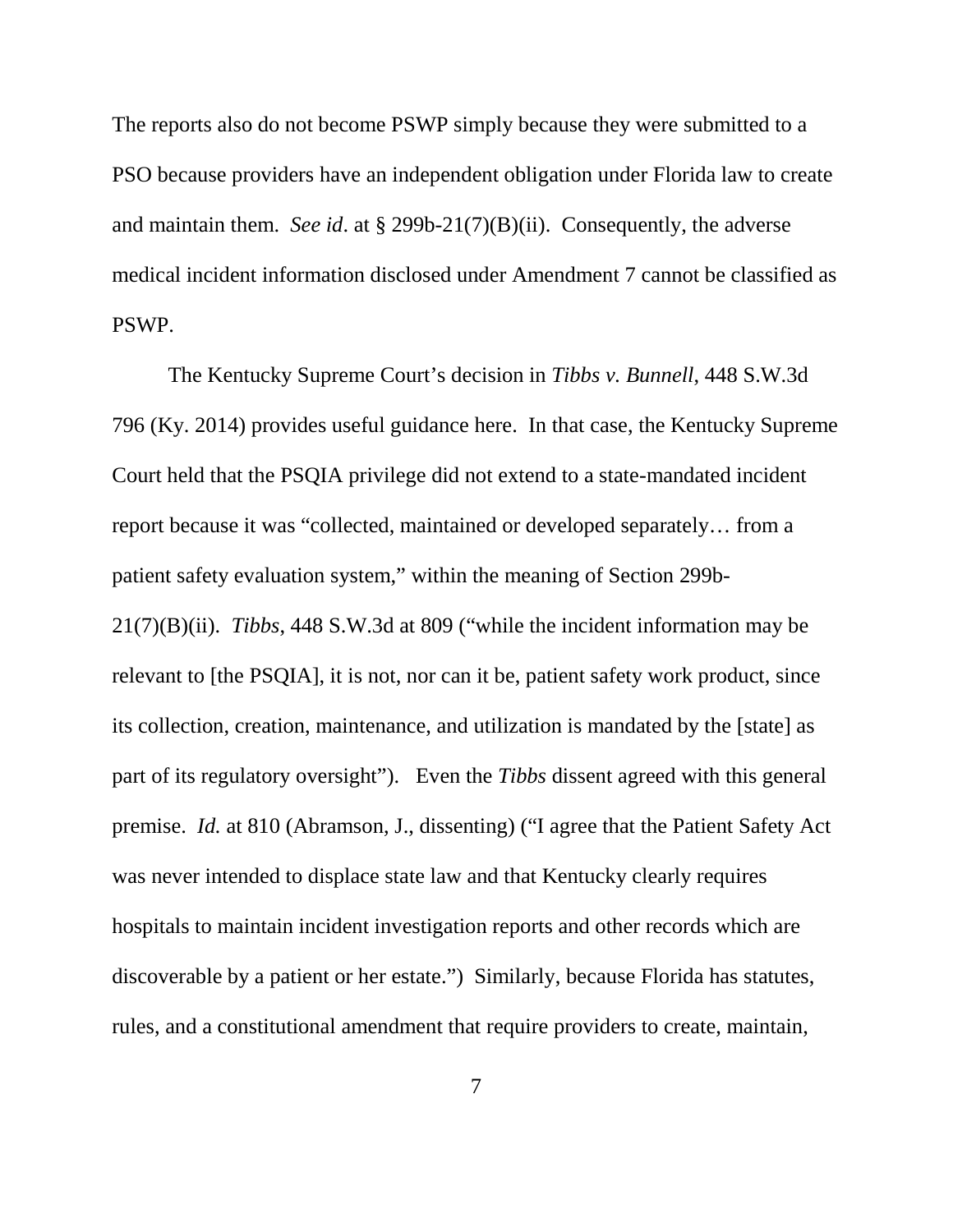and provide access to the adverse medical incident information, such information cannot be privileged under the PSQIA. *See* FLA. CONST. ART X, §25(a); FLA. STAT. § 395.0197; FLA. ADMIN. CODE ANN. r. 59A-10.0055.

## **B. Legislative History Reveals That Congress Intended the PSQIA To Work In Concert With Existing State Laws.**

The legislative history of the PSQIA reveals that Congress did not mean to disrupt existing state law but instead intended to strike a balance between providing a limited federal privilege to certain categories of information while maintaining patients' protections. In addition, Congress did not intend for the PSQIA to be used by providers to thwart victims of medical malpractice from accessing the information needed to pursue legal relief.

The House Report on the PSQIA underscored this balance in describing how documents that were created and maintained separately from a PSES would not become PSWP and confidential simply because they were sent to a PSO:

[T]here may be documents of communications that are part of traditional healthcare operations or record keeping (including but not limited to . . . primary information at the time of events). Such information may be in communications or copies of documents sent to a patient safety organization. Originals or copies of such documents are both original provider records and separate information that is developed, collected, maintained or exist separately from any patient safety evaluation system. Both these original documents and ordinary information about healthcare operations may be relevant to a patient safety evaluation system but are not themselves patient safety work product.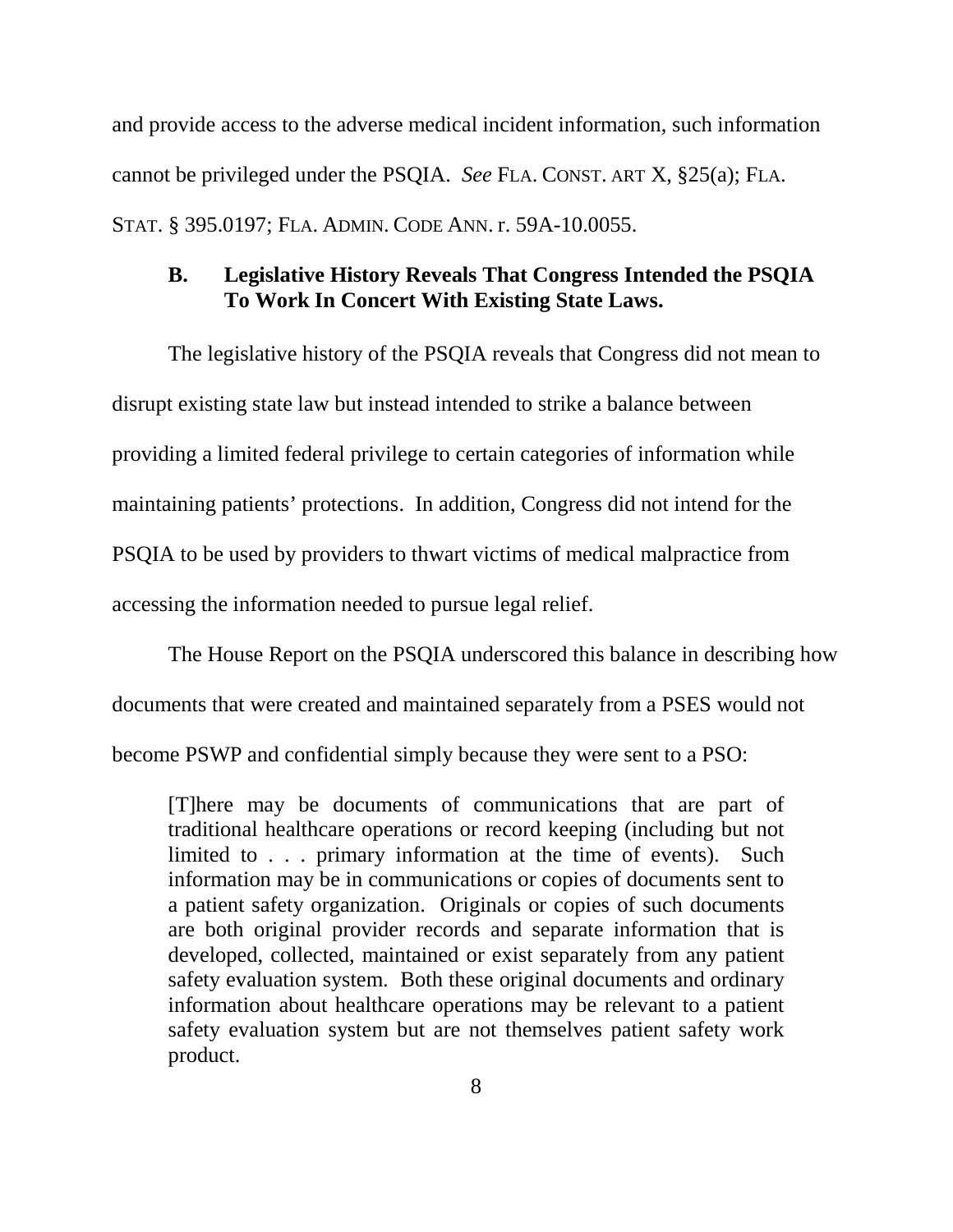H.R. Rep. No. 109-197, 14 (2005).

Several Senators also echoed that Congress's intent was to strike a balance, yet protect patient's rights to hold negligent providers accountable. For example, Senator Ted Kennedy conveyed Congress's intent that the PSQIA should not be used as a shield to protect providers who have harmed patients:

The legislation also creates a legal privilege for information reported to the safety organizations, but still guaranteeing that original records, such as patients' charts will remain accessible to patients. Drawing the boundaries of this privilege requires a careful balance, and I believe the legislation has found that balance. The bill is intended to make medical professionals feel secure in reporting errors without fear of punishment, and it is right to do so. But the bill tries to do so carefully, so that it does not accidentally shield persons who have negligently or intentionally caused harm to patients. The legislation also upholds existing state laws on reporting patient safety information.

151 CONG. REC. S8713 (July 21, 2005) (daily ed. statement of Sen. Kennedy)

(emphasis added). In its opinion, the First District seemed to be dismissive of the idea that providers could use the PSQIA for mischief. *Southern Baptist Hospital of Fla., Inc. v. Charles*, 178 So.3d 102, 109 (Fla.1<sup>st</sup> DCA 2015). However, Congress was very well aware of this potential and did not intend to create a law that could be used as a vehicle for providers to avoid responsibility for negligent conduct. *Id.*; 151 CONG. REC. S8741 (daily ed. July 22, 2005) (statement of Sen. Enzi).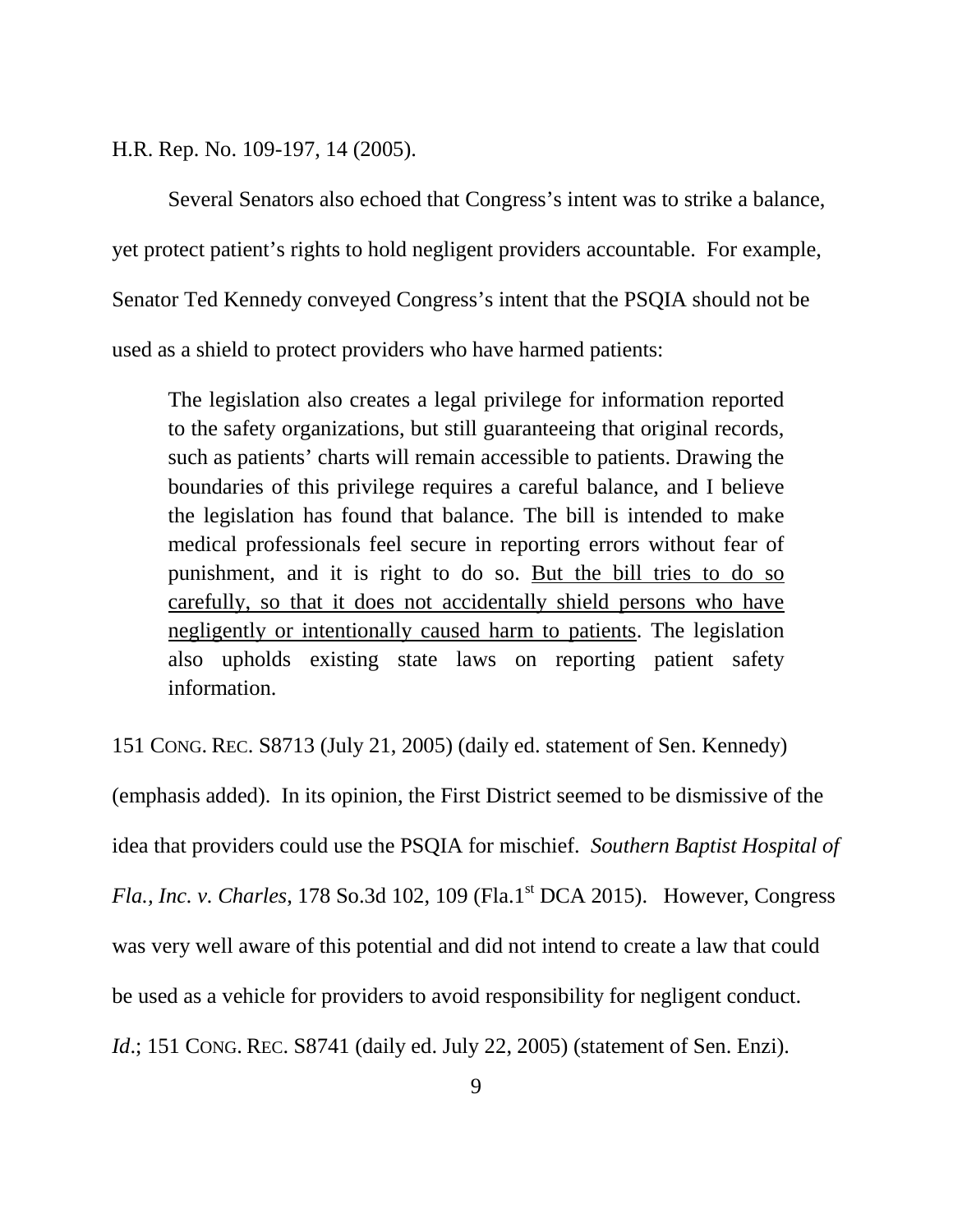Senator Enzi, the Republican chair of the Committee that reported the bill, shared Senator Kennedy's position on the legislative intent. Senator Enzi emphasized that the PSQIA would not change existing state rights or harm plaintiffs' cases against negligent providers:

It is not the intent of this legislation to establish a legal shield for information that is already currently collected or maintained separate from the new patient safety process, such as a patient's medical record. That is, information which is currently available to plaintiffs' attorneys or others will remain available just as it is today. Rather, what this legislation does is create a new zone of protection to assure that the assembly, deliberation, analysis, and reporting by providers to patient safety organizations of what we are calling ''Patient Safety Work Product'' will be treated as confidential and will be legally privileged.

*Id.* (emphasis added). Thus, information that was not privileged before the Act's

enactment would not be privileged after its enactment.

Senator Jeffords, who introduced the bill, also stated Congress's intent that

the PSQIA not affect state legal requirements or alter existing rights available to

injured patients:

Of course, we also live in a complex society - one in which medical errors that may have harmed a patient might also be the basis for litigation. It is a right under our laws to seek a remedy when harmed, and we need to preserve access to certain information for this redress of grievances. However, an unfortunate consequence of living in a litigious society is that hospitals and providers often feel that it's not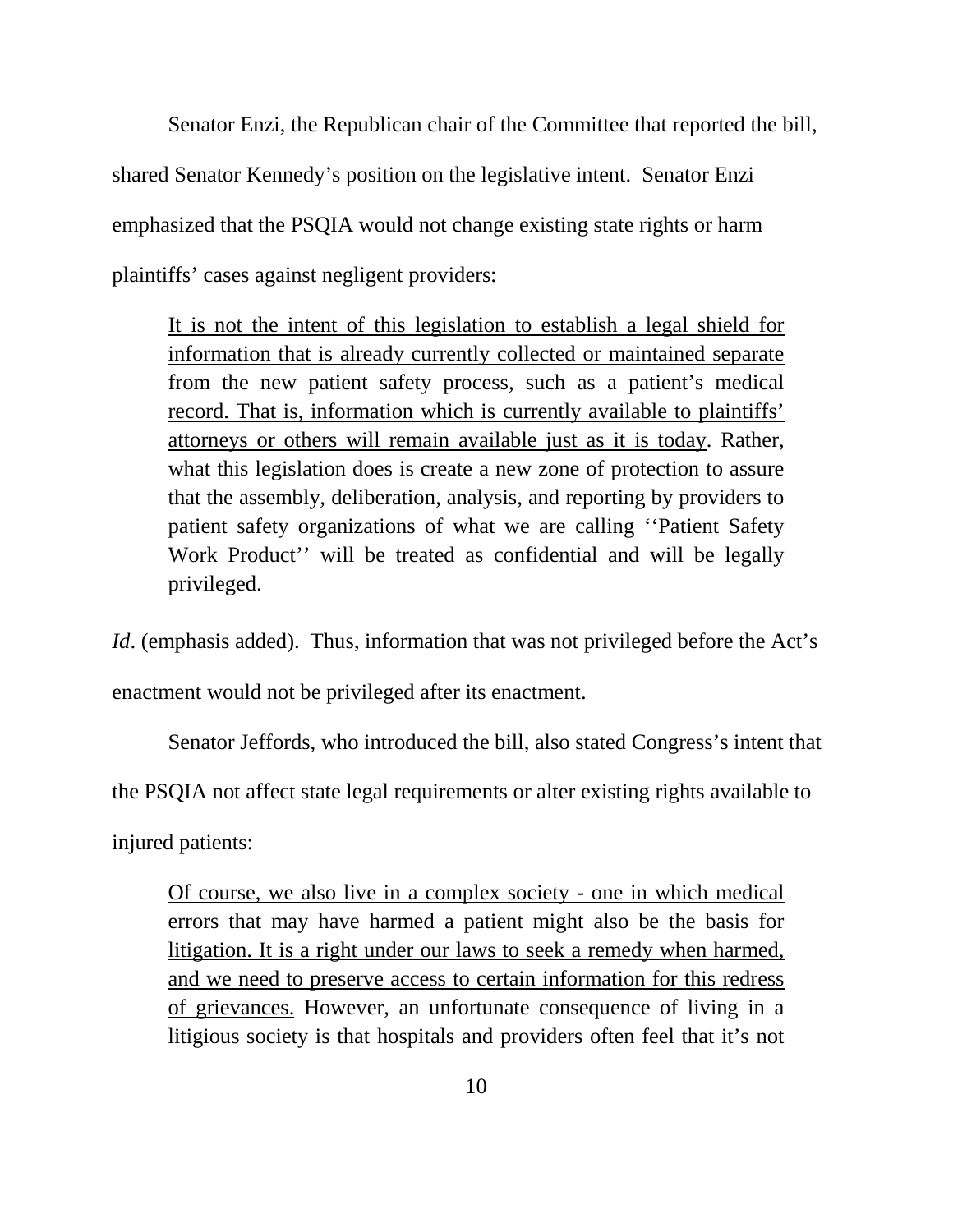in their best interests to share information openly and honestly. We know, in fact, that their attorneys and risk managers often advise them not to do so. So, in order for our system to work, it needs to balance these sometimes competing demands. I believe the Patient Safety and Quality Improvement Act strikes this balance. It calls for the creation of new entities we call Patient Safety organizations that would collect voluntarily reported data in the form of patient safety work products. This bill provides the protections of confidentiality and privilege to that patient safety data – but this bill also sets definite limitations on what can be considered confidential and privileged. This legislation does nothing to reduce or affect other Federal, State or local legal requirements pertaining to health related information. Nor does this bill alter any existing rights or remedies available to injured patients. The bottom line is that this legislation neither strengthens nor weakens the existing system of tort and liability law.

151 CONG. REC. S8743 (daily ed. July 22, 2005) (statement by Sen. Jeffords) (emphasis added). Instead, the purpose of the PSQIA was to "create a new, parallel system of information collection and analysis." *Id*. at S8744.

The legislative history establishes that Congress wanted the PSQIA to create a parallel system of review without affecting existing rights of injured parties to obtain redress. Recognizing Congress's intent to have the PSQIA exist harmoniously with existing state law, the Department of Health and Human Services explained that the Act created a parallel system but did not replace or destroy existing state laws and requirements: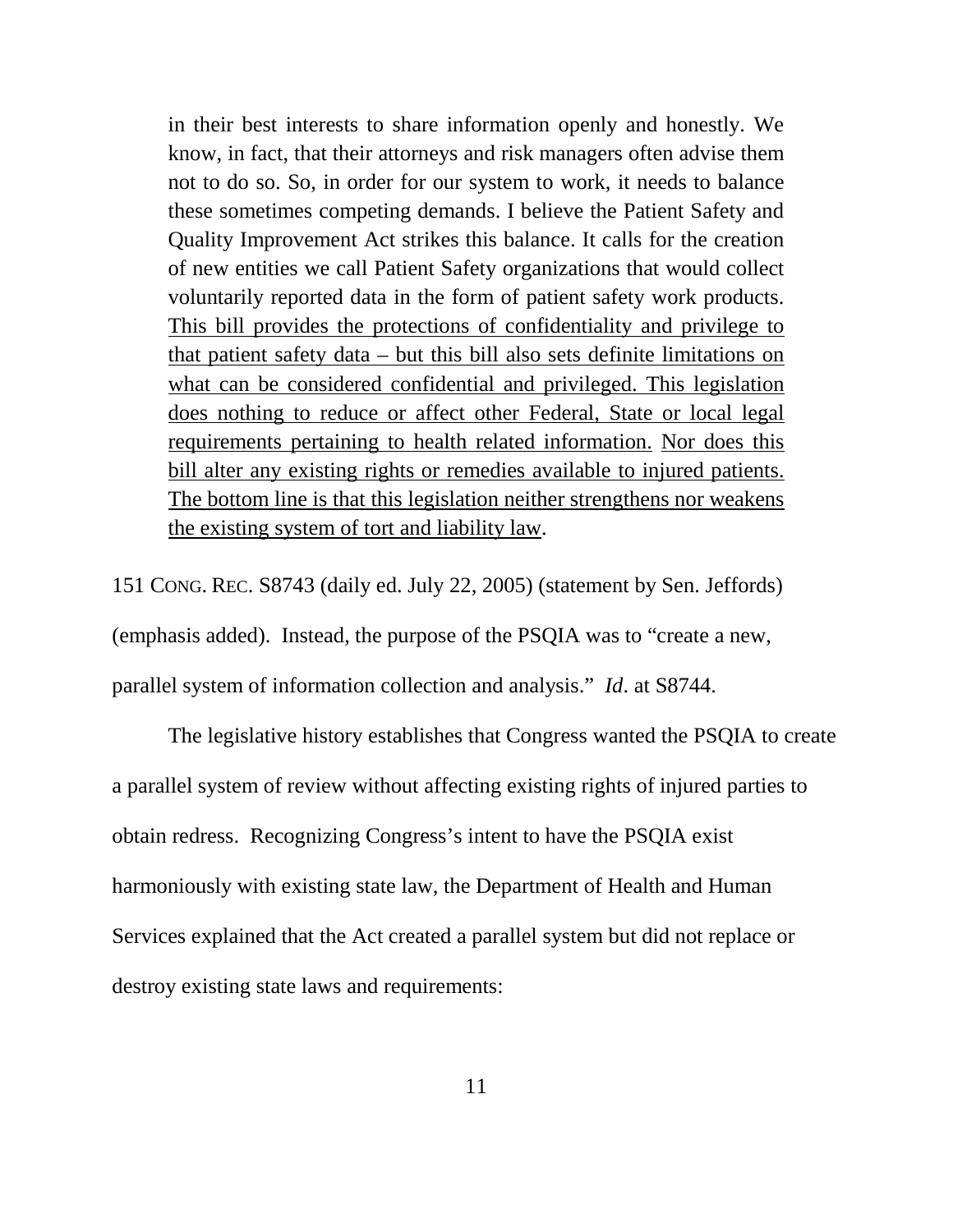The Patient Safety Act establishes a protected space or system that is separate, distinct, and resides alongside but does not replace other information collection activities mandated by laws, regulations, and accrediting and licensing requirements as well as voluntary reporting activities that occur for the purpose of maintaining accountability in the health care system.

Patient Safety and Quality Improvement Act, 73 FED. REG. 70,732-01, 70,742

(Dep't of Health and Human Services Nov. 21, 2008) (emphasis added).

Thus, the PSQIA does not preempt Amendment 7. The constitutional amendment falls under the well-recognized state powers to protect the health and welfare of its residents. Congress did not intend to overtake this responsibility by passing the PSQIA. Thus, it certainly did not intend for the Department of Health and Human Services to inadvertently negate state law protections through its interpretation of the PSQIA. On the contrary, the legislative history demonstrates that Congress wanted to preserve states' authority to protect their citizens and the ability of injured patients to hold health care providers accountable while creating a nationwide system to review provider activities.

# **II. Congress Would Not Have Intended That the PSQIA Preempt Amendment 7 Because Amendment 7 Is a Complementary Tool That Promotes the PSQIA's Goal of Improving Health Care.**

Amendment 7 gives Florida residents a constitutional right to broad access to adverse medical incident records. FLA. CONST. ART X, §25(a). This citizeninitiated constitutional amendment enhances the quality of health care because it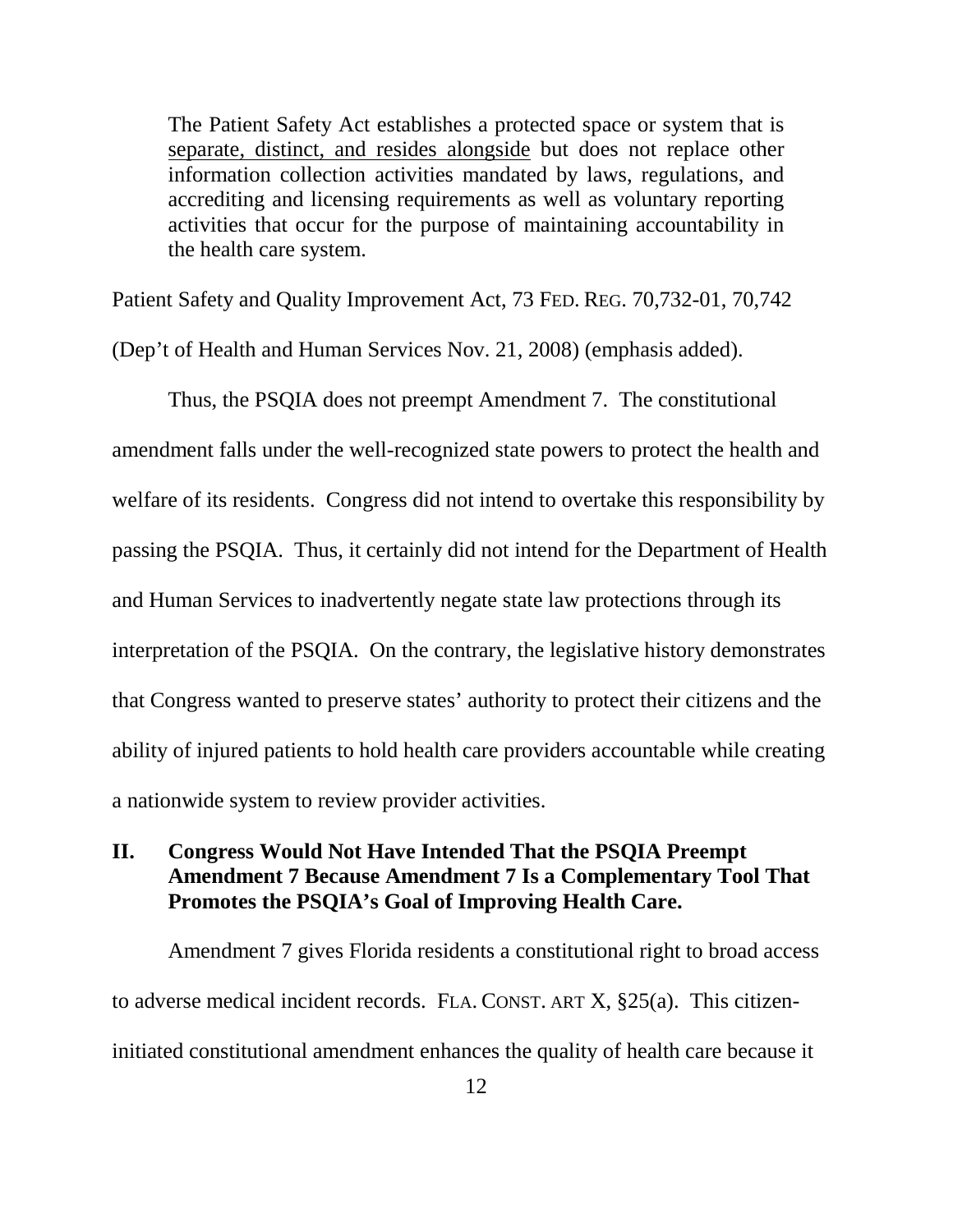allows individuals to make informed decisions when choosing future health care providers and provides critical information for injured parties litigating as a result of negligent care. In addition, it fits directly within the state's traditional role of regulating the health, safety, and welfare of its citizens.

As this Court stated in *Florida Hospital Waterman, Inc. v. Buster*, 984 So. 2d 478, 488 (Fla. 2008), the purpose of the amendment is: (1) to provide individuals with information about adverse medical incidents so they can make better decisions about prospective health care; and (2) to allow injured patients to discover information about adverse medical incidents during litigation. Its appearance in the November 2004 election came after decades of frustration because citizens could not access information they needed to make informed decisions about their health care. *Id*. Out of 7.2 million Florida voters, more than 5.8 million people (or over 80%) voted in favor of this state constitutional right. *See* Fla. Dep't of State, Division of Elections, *Patient's Right to Know About Adverse Medical Incidents*,

http://dos.elections.myflorida.com/initiatives/initdetail.asp?account=

[3](#page-20-0)5169&seqnum=3 (visited on Feb. 17, 2016).<sup>3</sup>

<sup>&</sup>lt;sup>3</sup> In addition, this Court unanimously approved the ballot initiative that resulted in Amendment 7. *In re Advisory Opinion to the Atty. Gen. re Patients' Right to Know About Adverse Medical Incidents*, 880 So.2d 617 (Fla. 2004). Justice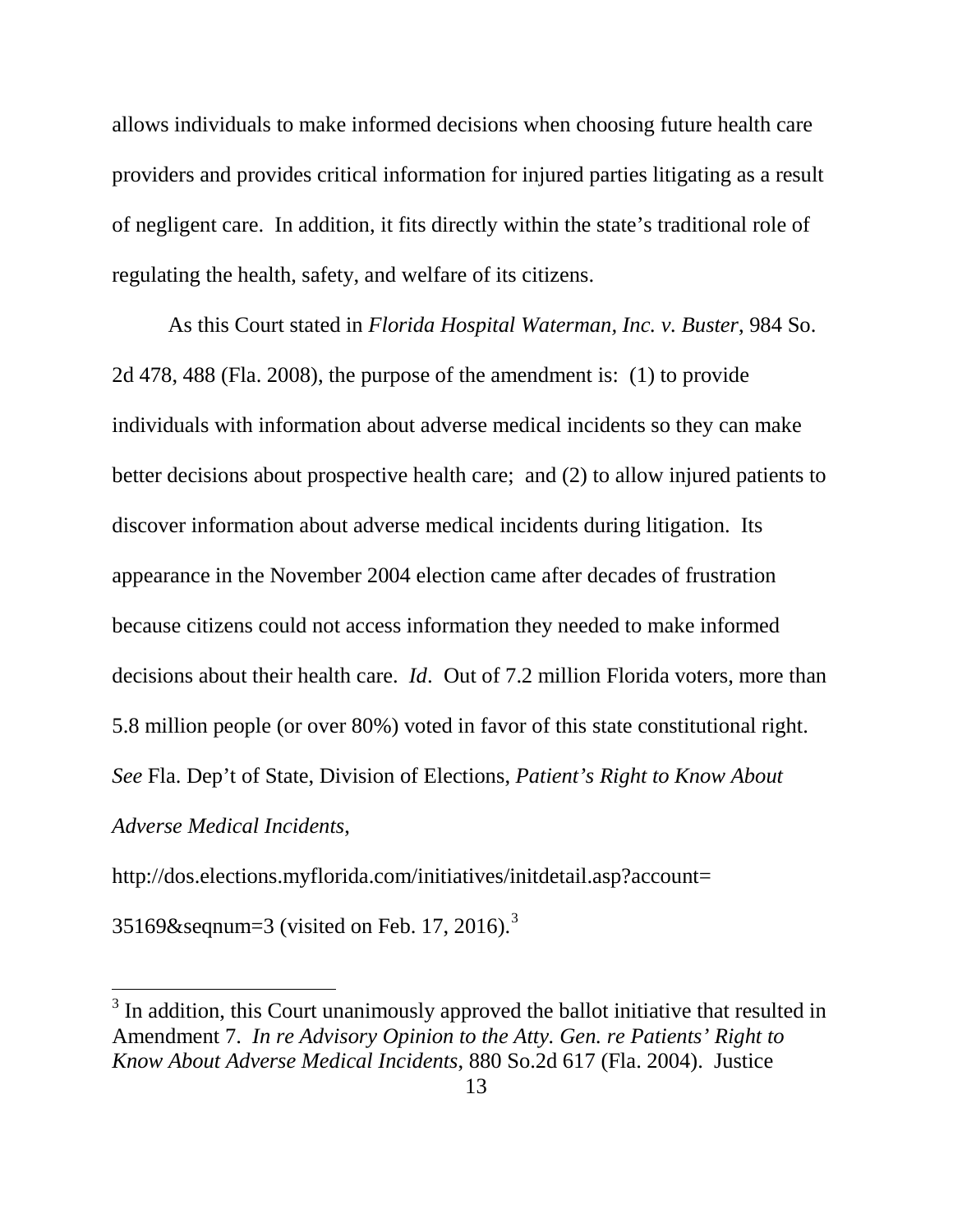Florida residents' overwhelming support of the amendment is not surprising considering the critical role that increased transparency has in improving quality of health care. For individuals considering future medical treatment, the amendment provides transparency relating to the adverse medical incidents of a health care provider. Transparency in health care quality, including information about adverse medical incidents, allows consumers to make informed choices about doctors, hospitals, and health care services before they purchase these services – just as they would about any other major purchase. *See* Nicolaus Henke et al., *Transparency – the most powerful driver of health care improvement?,* 2011 HEALTH INT'L 65, 72-73 (2011). Providers and insurers then can use the consumers' feedback, shown through choice and other forms of communication, to determine what needs improvement. *Id*. Indeed, transparency may be the most important precondition to improving quality and reducing costs in the health care system. *Id*.

This amendment also gives citizens the constitutional right to access information critical to pursuing a successful tort action. Victims of negligent care and their families must have fair access to judicial remedial measures due to the prevalence of abuse and neglect in health care facilities and the inability of

 $\overline{a}$ 

Pariente, Justice Lewis, and Justice Quince were members of the Court at the time it delivered that opinion.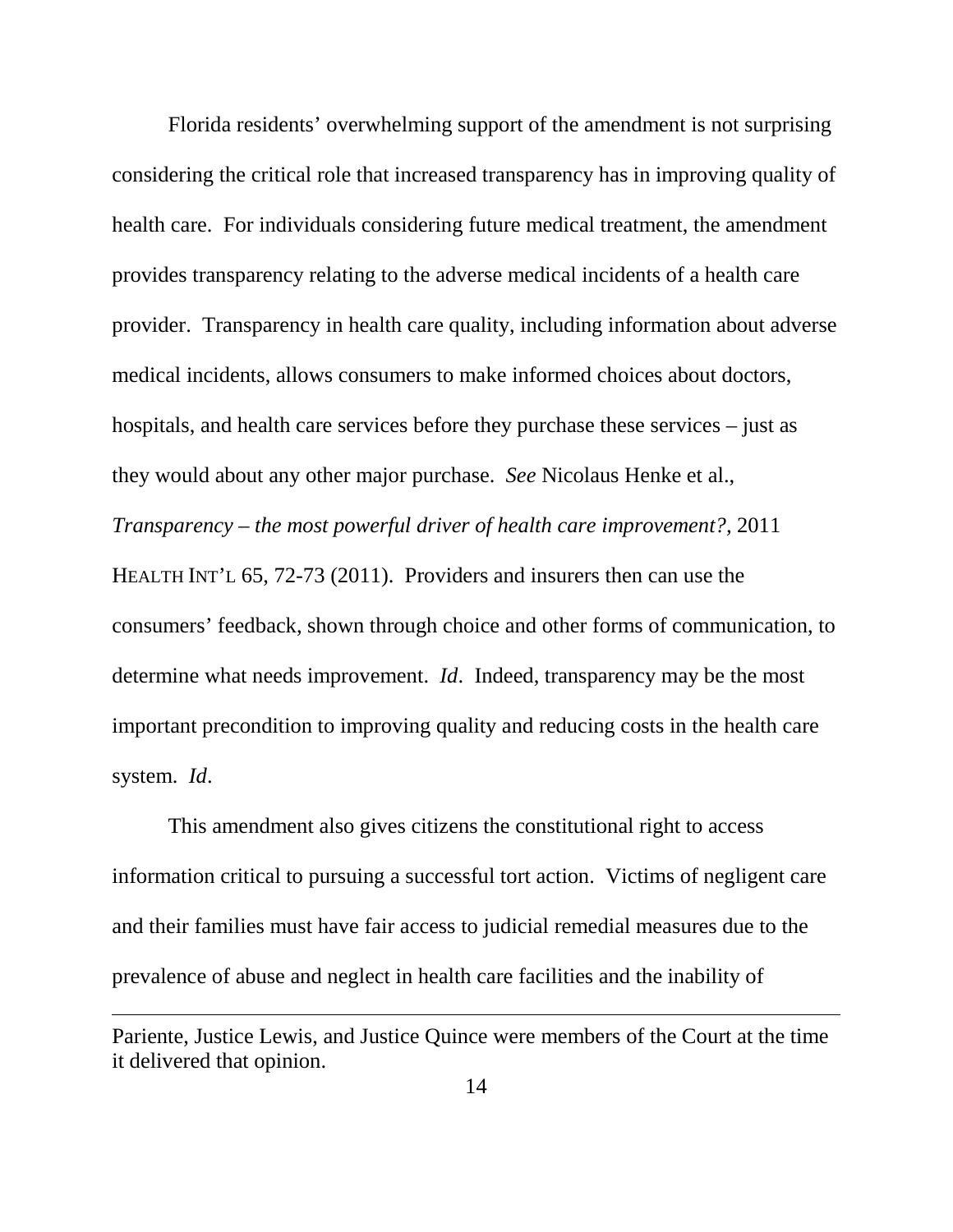regulatory authorities to effectively detect and remedy this problem. Resource constraints, such as budgetary restrictions, limit the U.S. Department of Justice, state regulatory agencies, and other law enforcement entities from investigating the delivery of poor care and health care fraud. *See* David Freeman Angstrom, *Private Enforcement's Pathways: Lessons from Qui Tam Litigation*, 114 COLUM. L. REV. 1913, 1986-87 (2014).

At the same time, health care providers, including nursing facilities, continue to have problems meeting quality-of-care standards. For example, in 2014, 95.6% of certified nursing facilities in Florida had at least one deficiency, defined as a problem that can result in a negative impact on the health and safety of facility residents. Charlene Harrington et al., *Percent of Certified Nursing Facilities with Deficiencies* (2015), http://kff.org/other/state-indicator/nursing-facilites-with-zerodeficiencies/ (last visited Feb. 10, 2016).

As patients are the ones who experience the harm, they are uniquely situated to bring a health care provider's violations to light and pursue legal redress. To do so, they need access to all relevant evidence. Their litigation is a form of oversight over healthcare providers. All areas of the economy, and healthcare especially, rely on plaintiffs wielding a private right of action to police negligence, fraud, and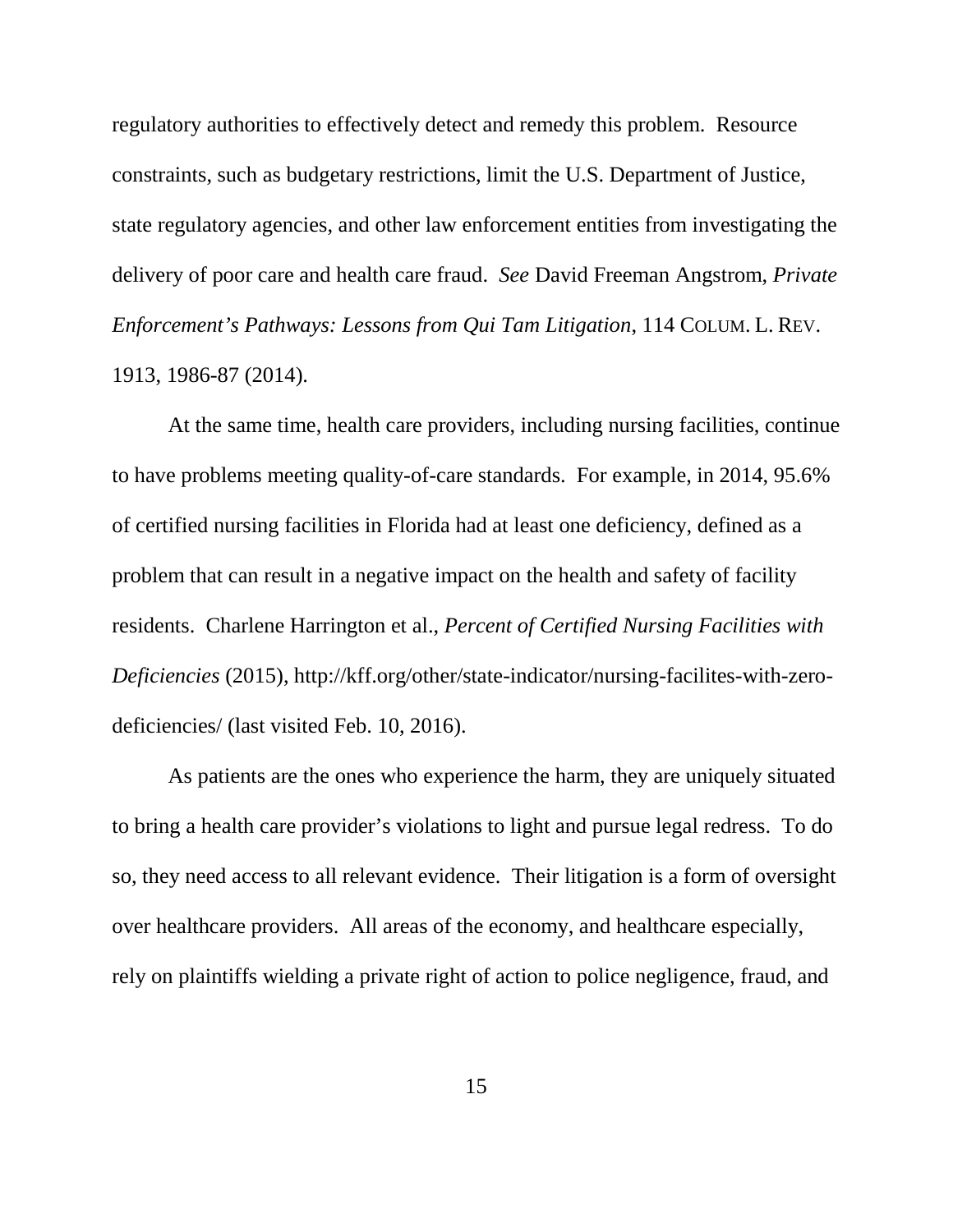other misconduct. *See generally*, James D. Cox, *Private Litigation and the Deterrence of Corporate Misconduct,* 60 LAW & CONTEMP. PROBS. 1 (1997)*.*

Preemption here significantly hampers malpractice victims' ability to sue by blocking access to essential evidence. It opens the door for healthcare providers to claim PSQIA privilege to strike discovery requests by victims of medical malpractice. The result is that patients would be blocked from critical information about adverse medical incidents, as they were for years by state statutory privileges before a frustrated Florida electorate passed Amendment 7 by an overwhelming margin. *See* Talia Storch, *Medical Peer Review in Florida: Is the Privilege Under Attack?,* 32 NOVA. L. REV. 269, 282-83 (2009) (noting that Florida's pre-Amendment 7 statutory privileges to discovery of evidence had been used "as a perpetual weapon to combat discovery requests made by malpractice victims . . . regardless of the fact that such information may be pertinent, and many times indispensable, to a fair and just trial."). Such a result would directly conflict with the will of the overwhelming majority of Florida voters who voted in favor of Amendment 7.

# <span id="page-20-0"></span>**III. The Court's Decision Will Disproportionately Impact Older Floridians Because They Have the Highest Utilization of Health Care Services and Suffer the Most Malpractice Incidents.**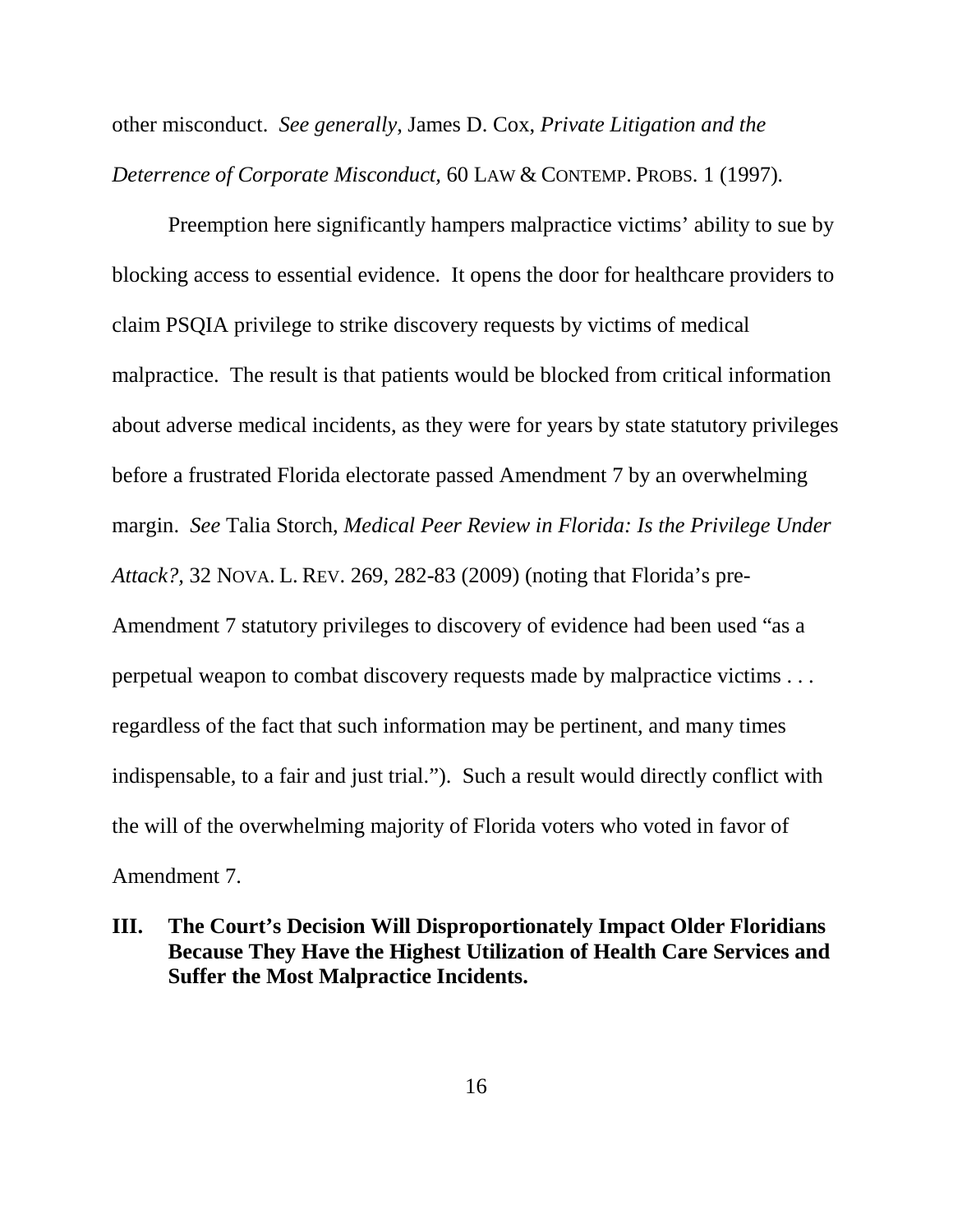Older Floridians are particularly vulnerable to the impact of this decision because of their heavy reliance on the health care system. Florida has the highest proportion of older adults among its population. State of Fla. Dep't of Elder Affairs, *State Plan on Aging 2013-2016,* 2 (2012) http://elderaffairs.state. fl.us/doea/StatePlan/2013\_2016StatePlan.pdf. Older adults utilize a greater amount of health care than other populations. In 2010, adults aged 65 and older constituted only thirteen percent of the population, yet accounted for thirty-four percent of health care spending. *Id.* Adults aged 65 and older are also twenty percent more likely than adults aged 18 to 44 to have visited a health professional in the past year. *See* Ctrs. for Disease Control & Prevention, *Summary Health Statistics for U.S. Adults: National Health Interview Survey, 2012*, at 95 tbl. 33 (2014), http://goo.gl/1abcJF. Similarly, adults aged 65 and older are four times more likely than persons aged 15 to 44 to receive in-patient hospital treatment. Ctrs. for Disease Control & Prevention, *National Hospital Discharge Survey: 2010 Table – Number and Rate of Hospital Discharges* (2010), http://goo.gl/16Oy9w.

Older Americans' high utilization rate for healthcare services puts them at greater risk of harm resulting from medical care. Thirteen percent of Medicare beneficiaries hospitalized in 2008 experienced a serious adverse event—e.g., an event prolonging their hospitalization, requiring life-sustaining intervention, or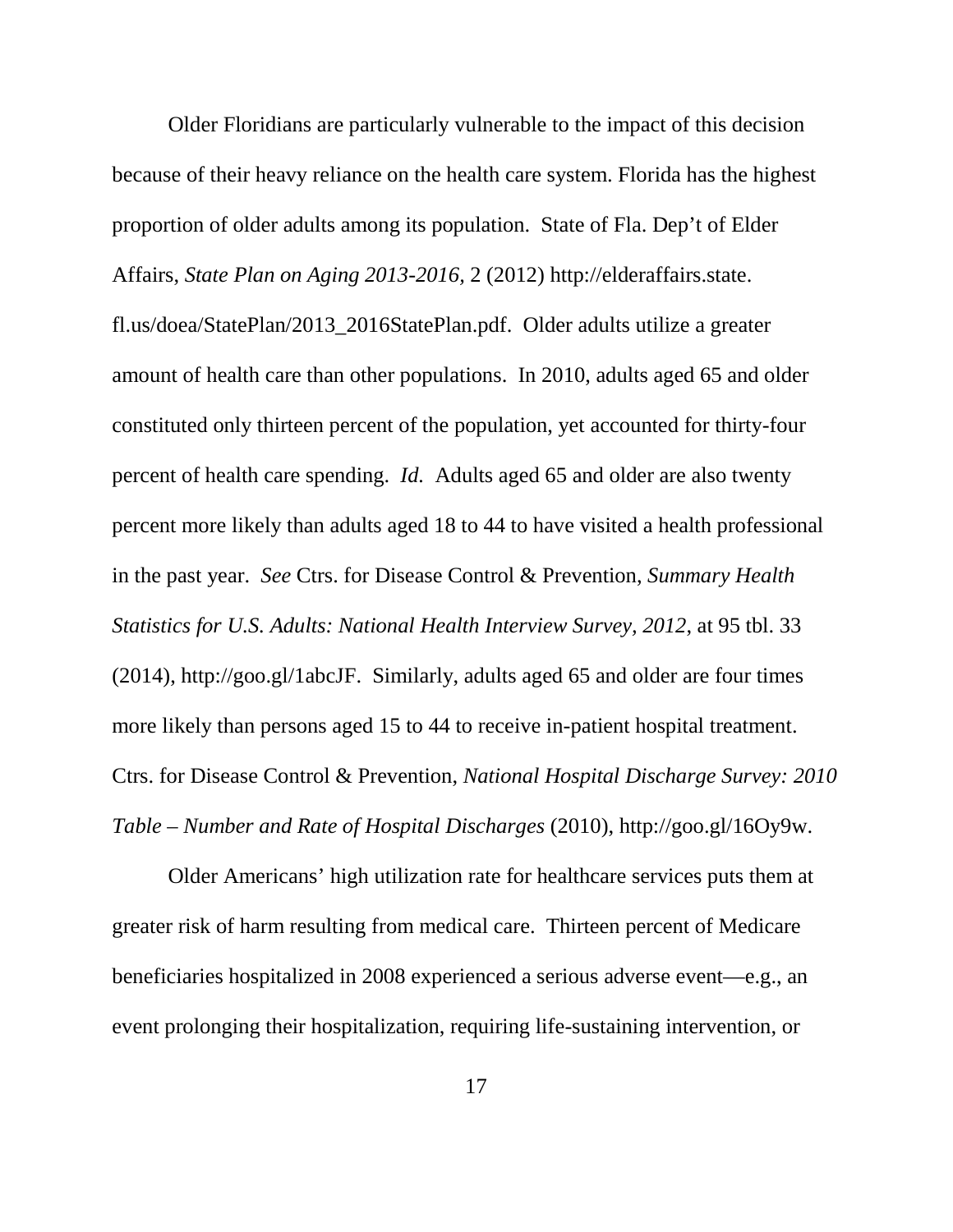resulting in permanent harm or death—during their stay. *See* Office of the Inspector Gen., Dep't of Health & Human Servs., OEI-06-09-00090, *Adverse Events in Hospitals: National Incidence Among Medicare Beneficiaries*, at ii (2010), https://goo.gl/opFO6V. Relative to the rest of the population, adults aged 65 and older are more likely to be misdiagnosed or underdiagnosed (receive a delayed diagnosis) by doctors and twice as likely to be victims of serious medical error. Jeffrey M. Rothschild & Lucian L. Leape, AARP Pub. Policy Inst., *The Nature and Extent of Medical Injury in Older Patients* 13, 23, 26, 29 (2000). Altogether, older Americans' high level of interaction with the healthcare system imposes significant institutional and individual financial costs and exposes them to potential serious physical harm.

Their chronic conditions, high proportion among Florida's population, and disproportionate use of health services means that preemption of their Amendment 7 rights hurts older Americans the most, cutting the legs out from under the most vulnerable.

#### **CONCLUSION**

This case has far-reaching implications for Florida residents, including older adults because they use a greater amount of health care services and suffer the most malpractice incidents. As Congress intended the PSQIA to work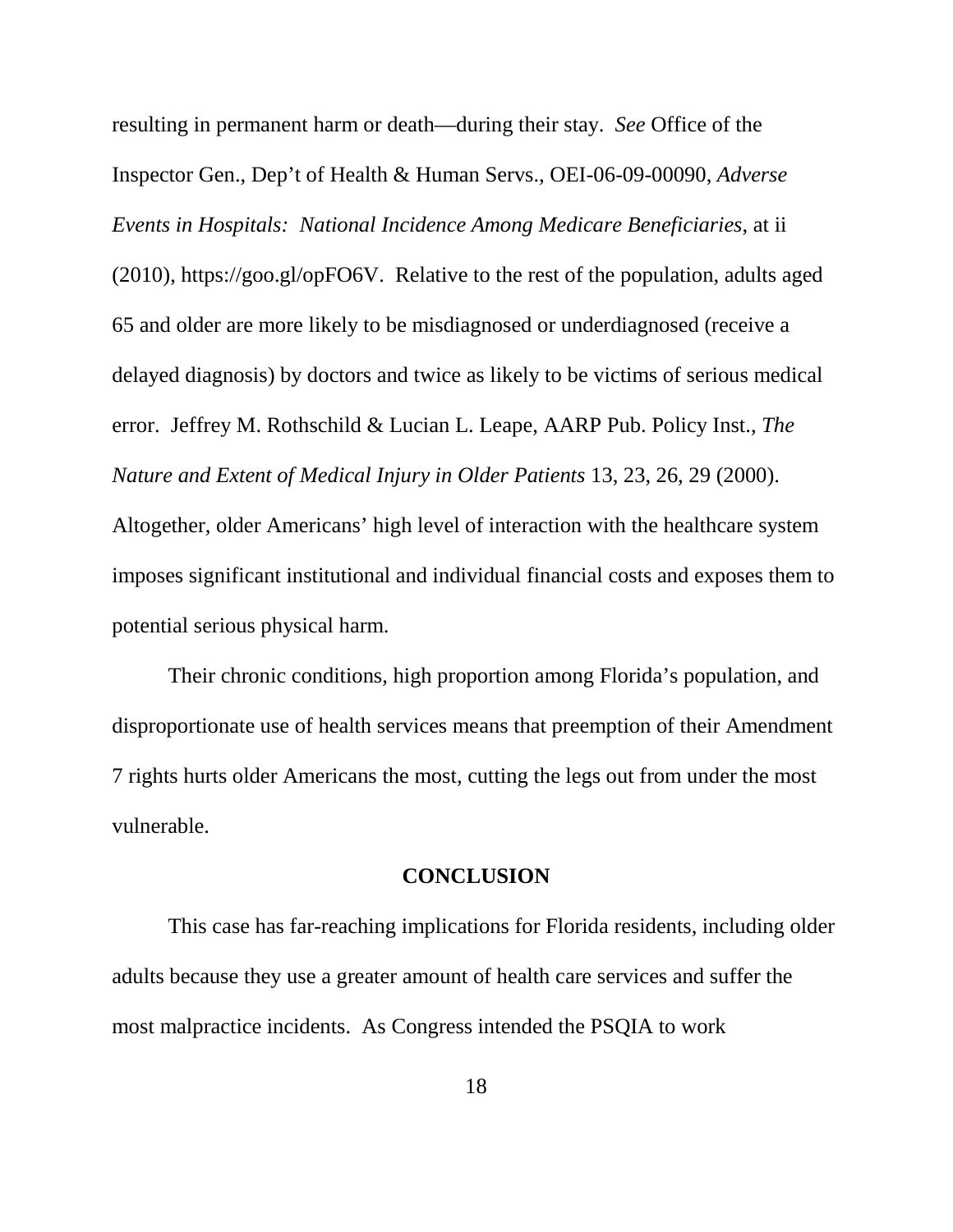harmoniously with state laws to protect the health, safety, and welfare of citizens,

this Court should find that the PSQIA did not preempt Amendment 7.

Dated: February 22, 2016

Respectfully submitted,

*/s/ Maame Gyamfi*

Maame Gyamfi AARP Foundation Litigation 601 E Street, NW Washington, DC 20049 (202) 434-6291

George A. Vaka VAKA LAW GROUP, P.L. Florida Bar No.: 374016 Nancy A. Lauten Florida Bar No.: 0593052 Richard N. Asfar Florida Bar No.: 0068154 777 Harbour Place, Suite 300 Tampa, FL 33602 (813) 549-1799

Counsel for Amicus Curiae AARP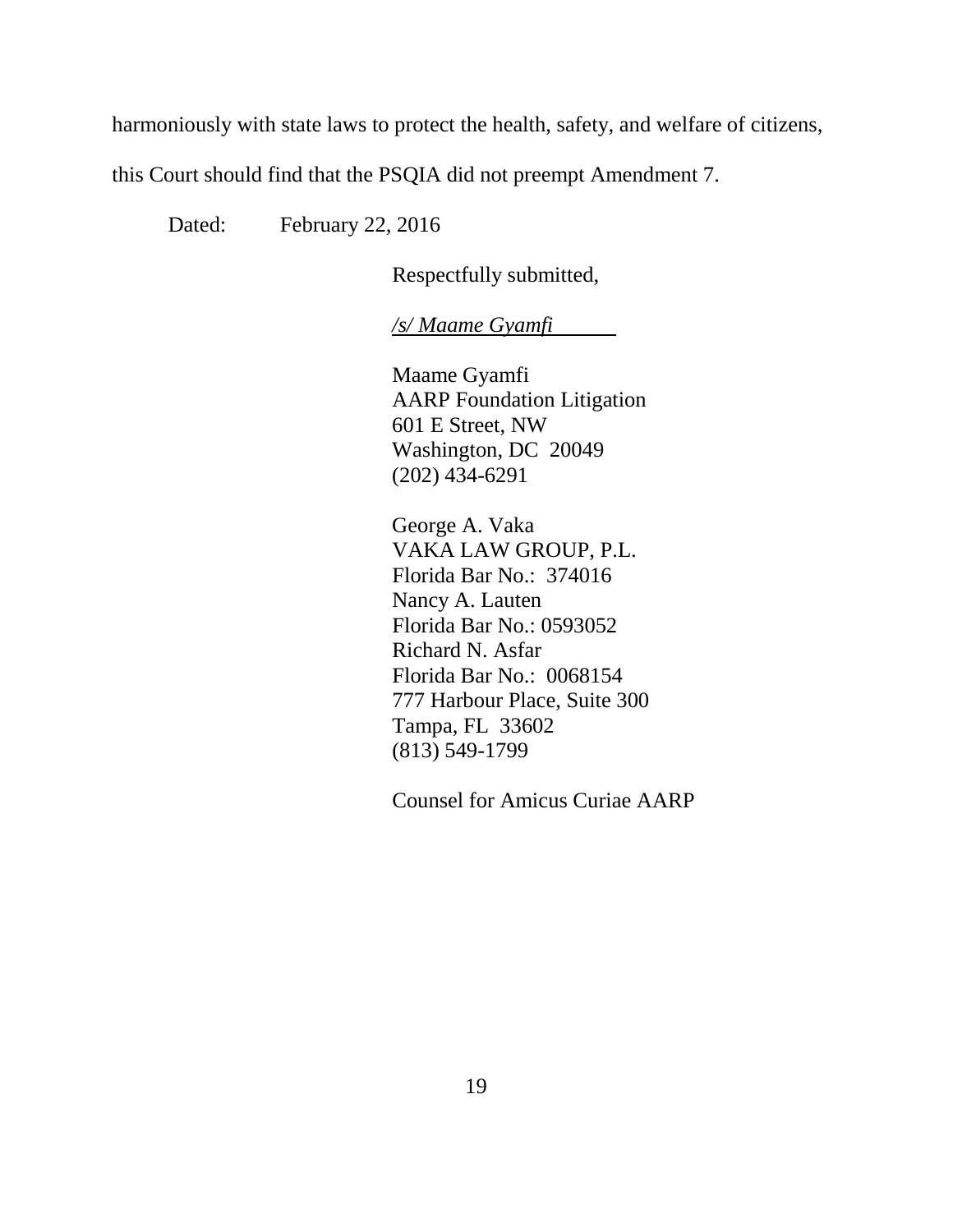## **CERTIFICATE OF SERVICE**

I HEREBY CERTIFY that a true and correct copy of the foregoing has been furnished, via electronic mail, to the following on this Monday, February 22, 2016.

#### **George N. Meros, Jr.**

george.meros@gray-robinson.com **Andy Bardos** andy.bardos@gray-robinson.com charlene.roberts@gray-robinson.com mwilkinson@gray-robinson.com GRAY ROBINSON, P.A. 301 South Bronough Street, Suite 600 Tallahassee, Florida 32301 *Attorneys for Appellee Southern Baptist Hospital of Florida, Inc. d/b/a Baptist Medical Center South*

#### **Jack E. Holt, III**

jeholtiii@growerketcham.com ngallagher@growerketcham.com enotice@growerketcham.com Grower, Ketcham, Rutherford, Bronson, Eide & Telan, P.A. Post Office Box 538065 Orlando, Florida 32853-8065 *Attorney for Appellee Southern Baptist Hospital of Florida, Inc. d/b/a Baptist Medical Center South*

## **Borden R. Hallowes**

bhallowes@bellsouth.net cshallowes@gmail.com 545 Oglethorpe Avenue, Suite 202 St. Simons Island, Georgia 31522 *Trial Counsel for Appellants*

#### **Bryan S. Gowdy**

[bgowdy@appellate-firm.com](mailto:bgowdy@appellate-firm.com) [filings@appellate-firm.com](mailto:filings@appellate-firm.com) Creed & Gowdy, P.A. 865 May Street Jacksonville, Florida 32204 *Attorney for Appellants*

**John J. Schickel** JJS@cokerlaw.com **Howard C. Coker** HCC@cokerlaw.com **Charles A. Sorenson** CAS@cokerlaw.com RMS@cokerlaw.com COKER, SCHICKEL, SORENSON, POSGAY, CAMERLENGO & IRACKI 136 East Bay Street Jacksonville, Florida 32202 *Trial Counsel for Appellants*

**William E. Kuntz** [wkuntz@smithhulsey.com](mailto:wkuntz@smithhulsey.com) **Michael H. Harmon** [mharmon@smithhulsey.com](mailto:mharmon@smithhulsey.com) **Earl E. Googe, Jr.** [egooge@smithhulsey.com](mailto:egooge@smithhulsey.com) [sjohnson@smithhulsey.com](mailto:sjohnson@smithhulsey.com) [khettinger@smithhulsey.com](mailto:khettinger@smithhulsey.com) SMITH HULSEY & BUSEY 225 Water Street, Suite 1800 Jacksonville, Florida 32202 *Attorneys for Appellee Southern Baptist*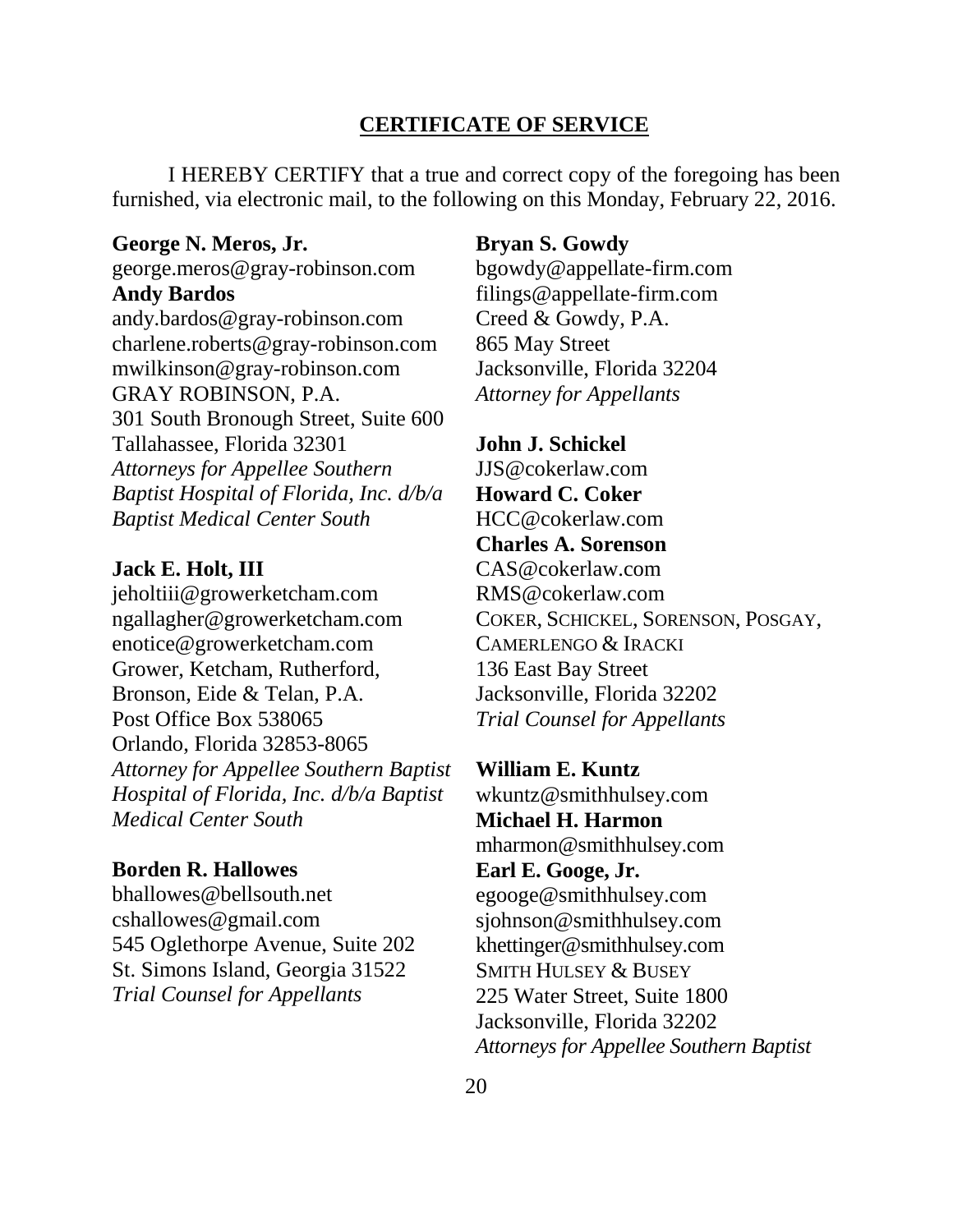**P. Scott Mitchell** smitchell@fmhslaw.com **Kathryn L. Hood** khood@fmhslaw.com cmcrae@fmhslaw.com FULLER, MITCHELL, HOOD & STEPHENS, LLC 2565 Barrington Circle Tallahassee, Florida 32308 *Trial Counsel for Appellees Yuval Z. Naot, M.D., Safeer A. Ashraf, M.D., and Integrated Community Oncology Network, LLC*

# **John R. Saalfield Duke Regan**

filings@saalfieldlaw.com STOUDEMIRE & STONE, P.A. 245 Riverside Avenue, Suite 400 Jacksonville, Florida 32202 *Trial Counsel for Appellee D. Pennington, M.D.*

## **Joshua P. Welsh**

jwelsh@bushross.com sseals@bushross.com BUSH ROSS,P.A. P.O. Box 3913 Tampa, Florida 33601 *Attorney for Amici Curiae Clarity PSO, et al.*

### **Michael R. Callahan**

michael.callahan@kattenlaw.com **James W. Hutchison** james.hutchison@kattenlaw.com KATTEN MUCHIN ROSENMAN LLP *Hospital of Florida, Inc. d/b/a Baptist Medical Center South*

#### **William D. Thompson**

bildefthompson@yahoo.com 58 Sea Winds Lane East Ponte Vedra Beach, Florida 32082 *Trial Counsel for Appellants*

#### **W. Douglas Childs**

dchilds@childslegalgroup.com **Linda M. Hester** lhester@childslegalgroup.com pcreech@childslegalgroup.com mowens@childslegalgroup.com CHILDS, HESTER & LOVE, P.A. 1551 Atlantic Boulevard Jacksonville, Florida 32207 *Trial Counsel for Appellee Gregory J. Sengstock, M.D.*

### **Jesse F. Suber**

mmeservice@henryblaw.com jpappas@henryblaw.com HENRY, BUCHANAN, HUDSON, SUBER & CARTER, P.A. 2508 Barrington Circle Tallahassee, Florida 32308 *Trial Counsel for Appelleee Andrew Namen, M.D.*

### **Andrew S. Bolin**

asb@law-fla.com mrg@law-fla.com BEYTIN, MCLAUGHLIN, MCLAUGHLIN, O'HARA, BOCCHINO & BOLIN, P.A. 201 N. Franklin Street Suite 2900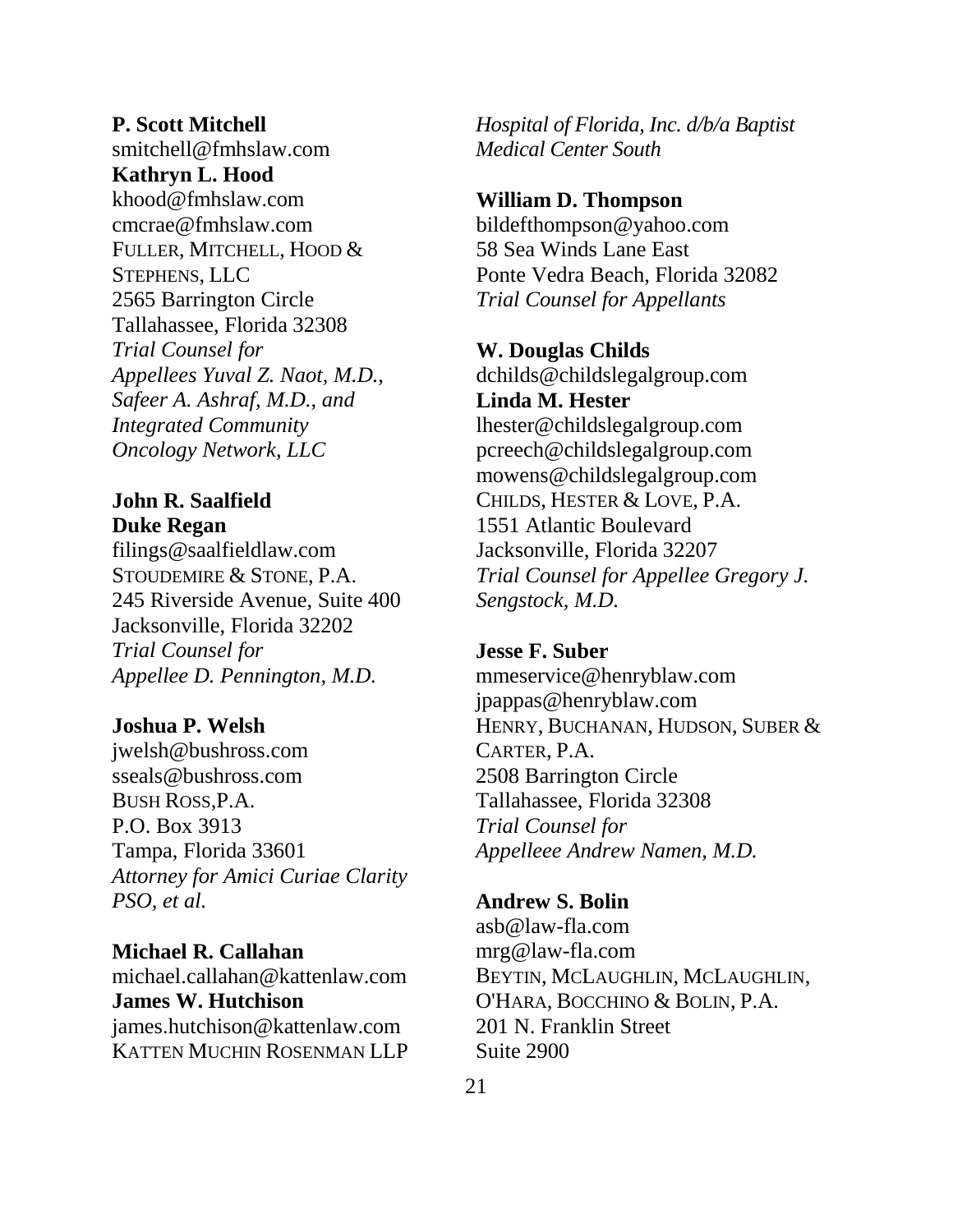525 West Monroe Street Chicago, Illinois 60661 *Attorneys for Amici Curiae Clarity PSO, et al.*

## **Brian Pantaleo**

brian.pantaleo@lockelord.com 525 Okeechobee Blvd., Suite 1600 West Palm Beach, Florida 33401 *Attorney for Amicus Curiae Alliance for Quality Improvement and Patient Safety*

#### **Margaret C. Binzer**

pbinzer@polsinelli.com POLSINELLI PC 1401 I Street, N.W., Suite 800 Washington, D.C. 20005 *Attorney for Amicus Curiae Alliance for Quality Improvement and Patient Safety*

**Paul E. Dwyer** paul.dwyer@lockelord.com **Benjamin R. Davis** Benjamin.davis@lockelord.com LOCKE LORD LLP 2800 Financial Plaza Providence, Rhode Island 02903 *Attorneys for Amicus Curiae Alliance for Quality Improvement and Patient Safety*

# **Christopher V. Carlyle**

[served@appellatelawfirm.com](mailto:served@appellatelawfirm.com) [ccarlyle@appellatelawfirm.com](mailto:ccarlyle@appellatelawfirm.com) The Carlyle Appellate Law Firm The Carlyle Building

Tampa, Florida 33602 *Attorney for Amicus Curiae Patient Safety Organization of Florida and ECRI Institute*

#### **Katherine E. Giddings**

katherine.giddings@akerman.com **Kristen M. Fiore** kristen.fiore@akerman.com **Diane G. Dewolf** diane.dewolf@akerman.com elisa.miller@akerman.com michele.rowe@akerman.com AKERMAN LLP 106 East College Avenue, Suite 1200 Tallahassee, Florida 32301 *Attorney for Amicus Curiae The Joint Commission*

## **Kirk S. Davis**

kirk.davis@akerman.com debbie.cantwell@akerman.com AKERMAN LLP 401 E. Jackson Street, Suite 1700 Tampa, Florida 33602 *Attorney for Amicus Curiae The Joint Commission*

#### **Philip M. Burlington**

pmb@FLAppellateLaw.com lab@FLAppellateLaw.com BURLINGTON & ROCKENBACH, P.A. 444 W. Railroad Ave., Ste. 430 West Palm Beach, Florida 33401 *Attorney for Amicus Curiae Florida Justice Association*